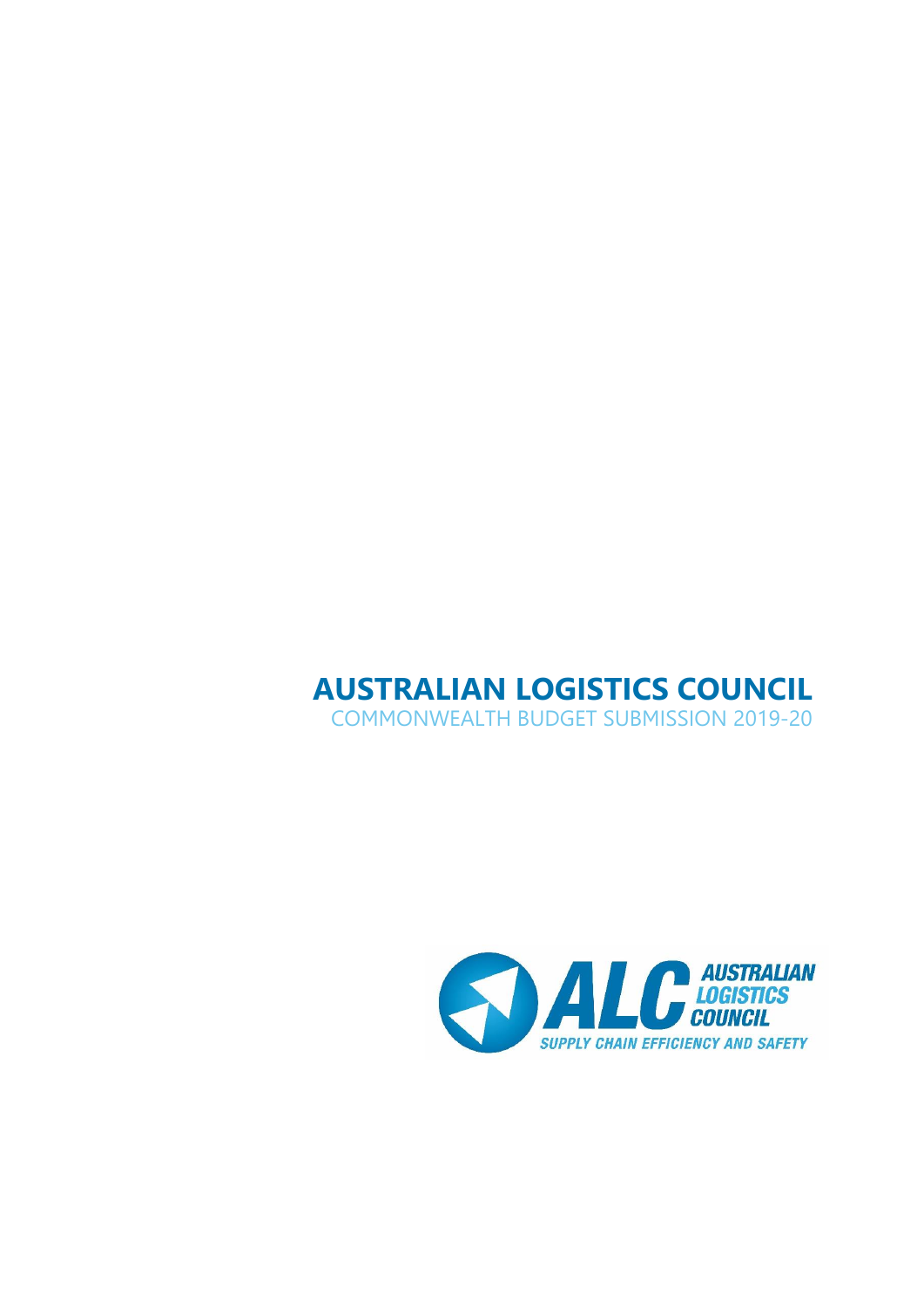

1

Don Telford, March 2016

Paul Little AO, February 2011 Peter Gunn AM, February 2011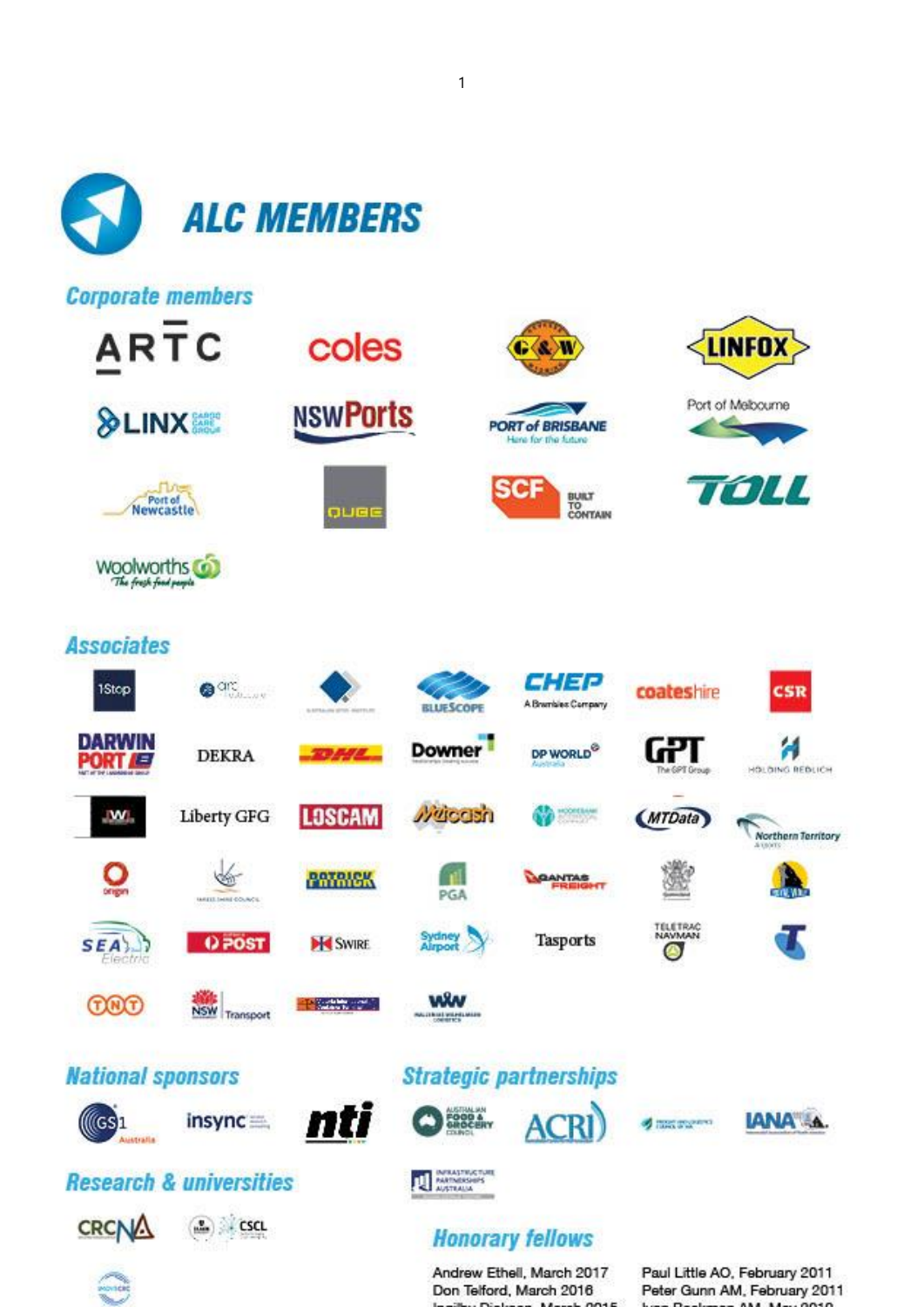# **Table of Contents**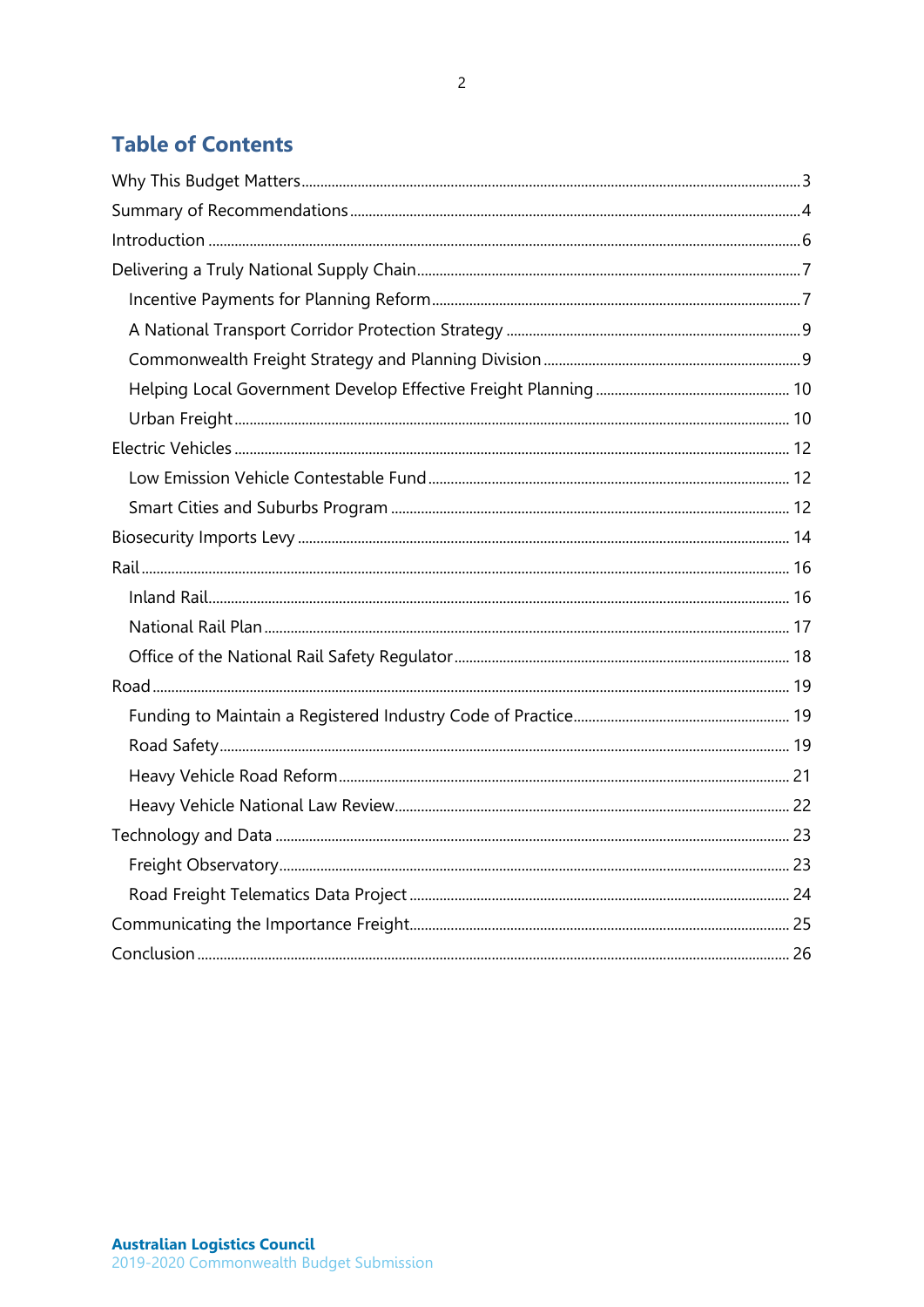# <span id="page-3-0"></span>**Why This Budget Matters**

The 2019-20 Commonwealth Budget will be the last budget delivered prior to the release of the National Freight and Supply Chain Strategy.

ALC has been a consistent advocate for this Strategy. Our members understand that a national economy needs to adopt a consistent national approach to freight movement.

However, the best Strategy in the world counts for little if there are insufficient resources in place to support its delivery.

Given the high level of industry commitment to delivering an effective Strategy, ALC believes the government should use this budget as an opportunity to establish the right framework to support its implementation. Indeed, many salient recommendations have already been made by the Expert Panel while completing the *Inquiry into National Freight and Supply* Chain Priorities.

The priorities set out in this budget submission fall under two overarching objectives:

- Ensuring that those responsible for implementing the National Freight and Supply Chain Strategy have adequate resources; and
- Supporting specific infrastructure, regulatory and safety initiatives that will significantly enhance national supply chain efficiency and safety.

Accordingly, ALC has made recommendations to ensure that key Commonwealth agencies, as well as state and local governments (who will be vital to success of the Strategy) are supported to deliver much-needed reforms around planning, corridor protection, road pricing and data collection.

Separately, there are specific recommendations to support crucial infrastructure and regulatory initiatives. These include better freight rail linkages to ports, infrastructure to hasten uptake of electric vehicles in the freight sector, maintenance of the industry Master Code for heavy vehicle safety to the highest standards, and development of a National Rail Plan that will finally deliver the regulatory consistency the industry seeks.

The recommendations set out in this submission are drawn from ALC's continuing engagement with members and with industry participants. They touch on all modes of freight transport, and have relevance for every part of Australia and every Australian.

Implementing these recommendations as part of the 2019-20 Commonwealth Budget will significantly improve the efficiency and safety of Australia's supply chains, and help deliver a more effective National Freight and Supply Chain Strategy.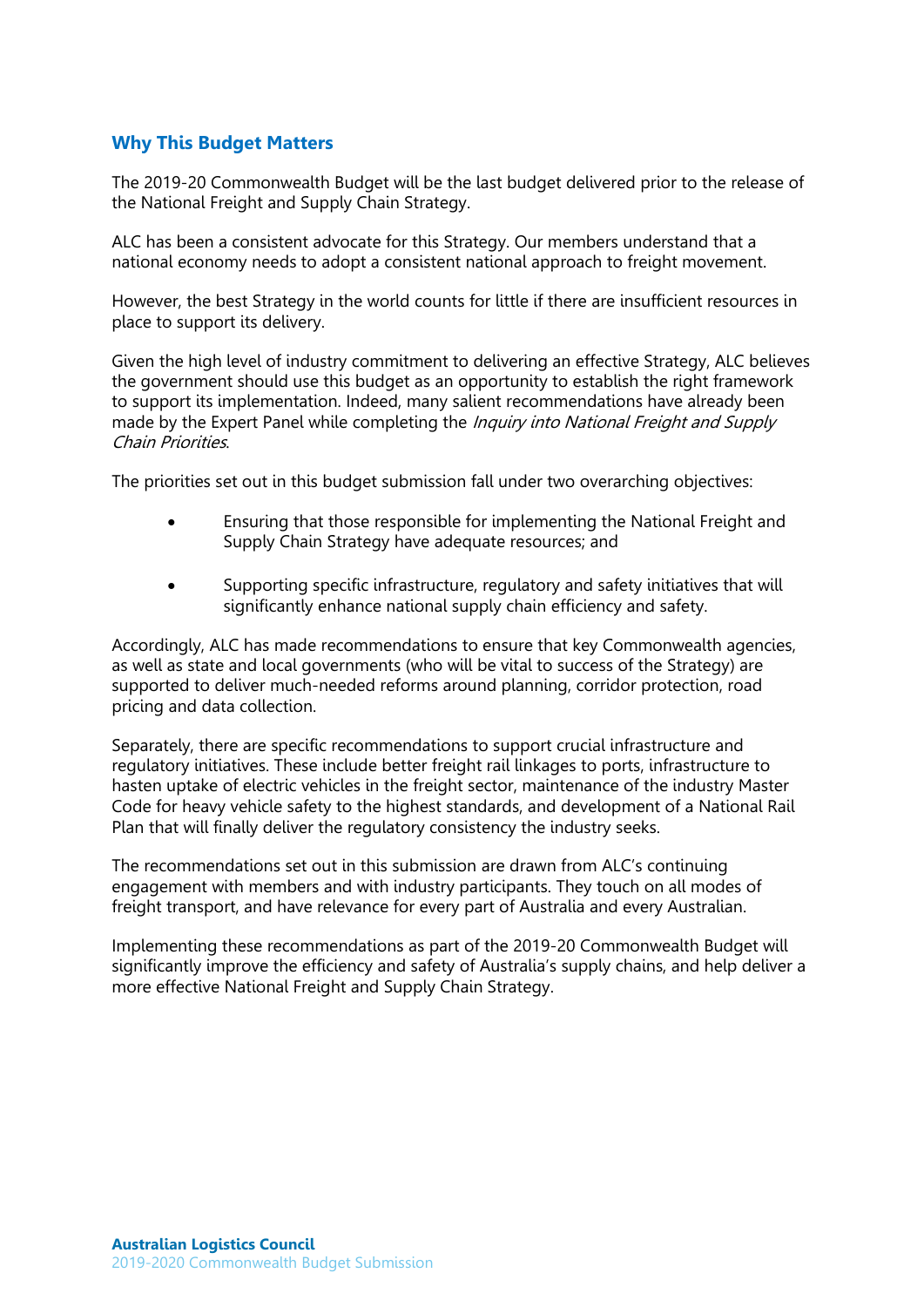# <span id="page-4-0"></span>**Summary of Recommendations**

The Australian Logistics Council (**ALC**) appreciates this opportunity to set out priorities for the freight industry as the 2019-2020 Commonwealth Budget is prepared.

Our recommendations fall under two categories:

- Ensuring that those responsible for implementing the National Freight and Supply Chain Strategy have adequate resources; and
- Supporting specific infrastructure, regulatory and safety initiatives that will significantly enhance national supply chain efficiency and safety.

| Ensuring that those responsible for implementing the National Freight and Supply<br><b>Chain Strategy have adequate resources</b> |                                                                                                                                                                         |  |
|-----------------------------------------------------------------------------------------------------------------------------------|-------------------------------------------------------------------------------------------------------------------------------------------------------------------------|--|
| Recommendation 1                                                                                                                  | Make incentive payments to State/Territory Governments to<br>promote planning reforms that enhance supply chain efficiency<br>and safety.                               |  |
| Recommendation 3                                                                                                                  | Fund a Freight Strategy and Planning Division at the<br>Department of Infrastructure, Regional Development and Cities<br>on an ongoing basis.                           |  |
| Recommendation 4                                                                                                                  | Establish a fund to help Local Governments develop co-<br>ordinated urban freight plans.                                                                                |  |
| Recommendation 7                                                                                                                  | Provide \$50 million to expand the Smart Cities and Suburbs<br>Program.                                                                                                 |  |
| Recommendation 14                                                                                                                 | Provide funds across the forward estimates to support the<br>development of road pricing reforms capable of<br>implementation on a national basis.                      |  |
| Recommendation 15                                                                                                                 | Establish a High Productivity Vehicle Infrastructure and<br><b>Education Fund.</b>                                                                                      |  |
| Recommendation 16                                                                                                                 | Ensure the National Transport Commission is adequately<br>resourced to undertake the review of the Heavy Vehicle<br>National Law.                                       |  |
| Recommendation 18                                                                                                                 | Ensure the Bureau for Infrastructure, Transport and Regional<br>Economics (BITRE) has adequate funding support to complete<br>the Road Freight Telematics Data Project. |  |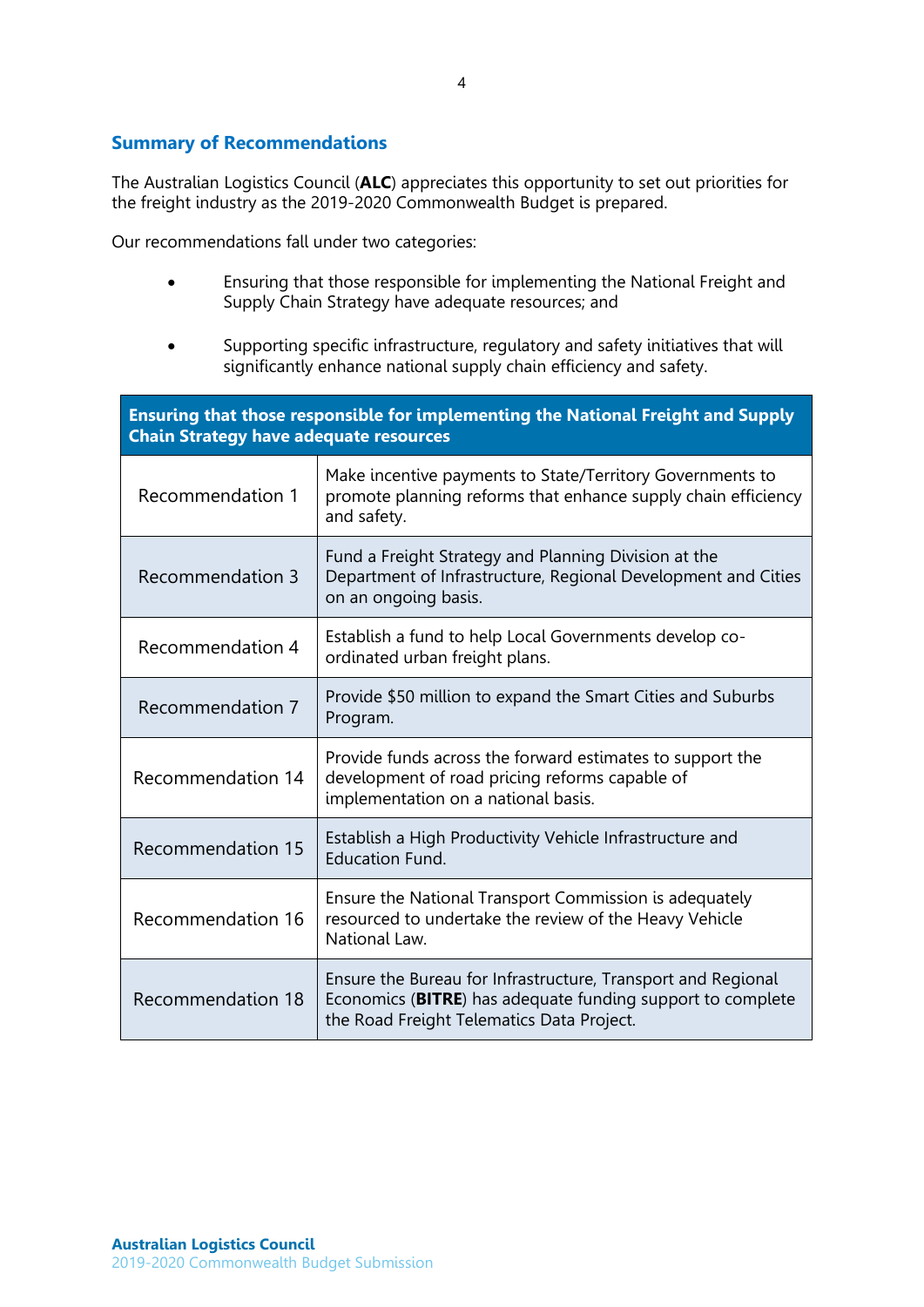| Supporting specific infrastructure, regulatory and safety initiatives that will<br>significantly enhance national supply chain efficiency and safety |                                                                                                                                                                                                                                                                                          |  |
|------------------------------------------------------------------------------------------------------------------------------------------------------|------------------------------------------------------------------------------------------------------------------------------------------------------------------------------------------------------------------------------------------------------------------------------------------|--|
| Recommendation 2                                                                                                                                     | Fund the development of a National Transport Corridor<br>Protection Strategy.                                                                                                                                                                                                            |  |
| <b>Recommendation 5</b>                                                                                                                              | Consider making a grant to a State or Territory Government to<br>trial an urban freight consolidation centre in a major city.                                                                                                                                                            |  |
| Recommendation 6                                                                                                                                     | Establish a \$5 million per annum Low Emission Vehicle<br>Contestable Fund to support the increased use of electric<br>commercial vehicles.                                                                                                                                              |  |
| Recommendation 8                                                                                                                                     | In relation to the Biosecurity Imports Levy:<br>Remove the amounts to be recovered by the<br>(a)<br>Biosecurity Imports Levy from the forward estimates;<br>and<br>Complete a Regulatory Impact Statement on the<br>(b)<br>imposition of a Biosecurity Imports Levy.                     |  |
| Recommendation 9                                                                                                                                     | In relation to Inland Rail:<br>Commit to fully connecting Inland Rail to the Port of<br>(a)<br>Brisbane and the Port of Melbourne via dedicated<br>freight rail connections; and<br>(b)<br>Fund a review of rail links between Inland Rail and key<br>regional ports in New South Wales. |  |
| Recommendation 10                                                                                                                                    | Fund a study examining how best to harmonise the<br>environmental, workplace health and safety, workers'<br>compensation and drug and alcohol testing regulations<br>imposed on rail operators into a consistent national law.                                                           |  |
| <b>Recommendation 11</b>                                                                                                                             | Fund a review of the Office of the National Rail Safety<br>Requlator (ONRSR), with the intention of expanding ONRSR's<br>remit to include productivity issues.                                                                                                                           |  |
| Recommendation 12                                                                                                                                    | Provide \$100,000 per annum to fund the maintenance of the<br>ALC and ATA Master Code developed at the request of the<br>National Heavy Vehicle Regulator.                                                                                                                               |  |
| Recommendation 13                                                                                                                                    | Fund a feasibility study into establishing a Federal Office of<br>Road Safety.                                                                                                                                                                                                           |  |
| Recommendation 17                                                                                                                                    | Fund development of a Freight Observatory.                                                                                                                                                                                                                                               |  |
| Recommendation 19                                                                                                                                    | Fund initiatives, including developing freight related curricula,<br>to communicate the importance of freight to the community<br>and policy-makers.                                                                                                                                     |  |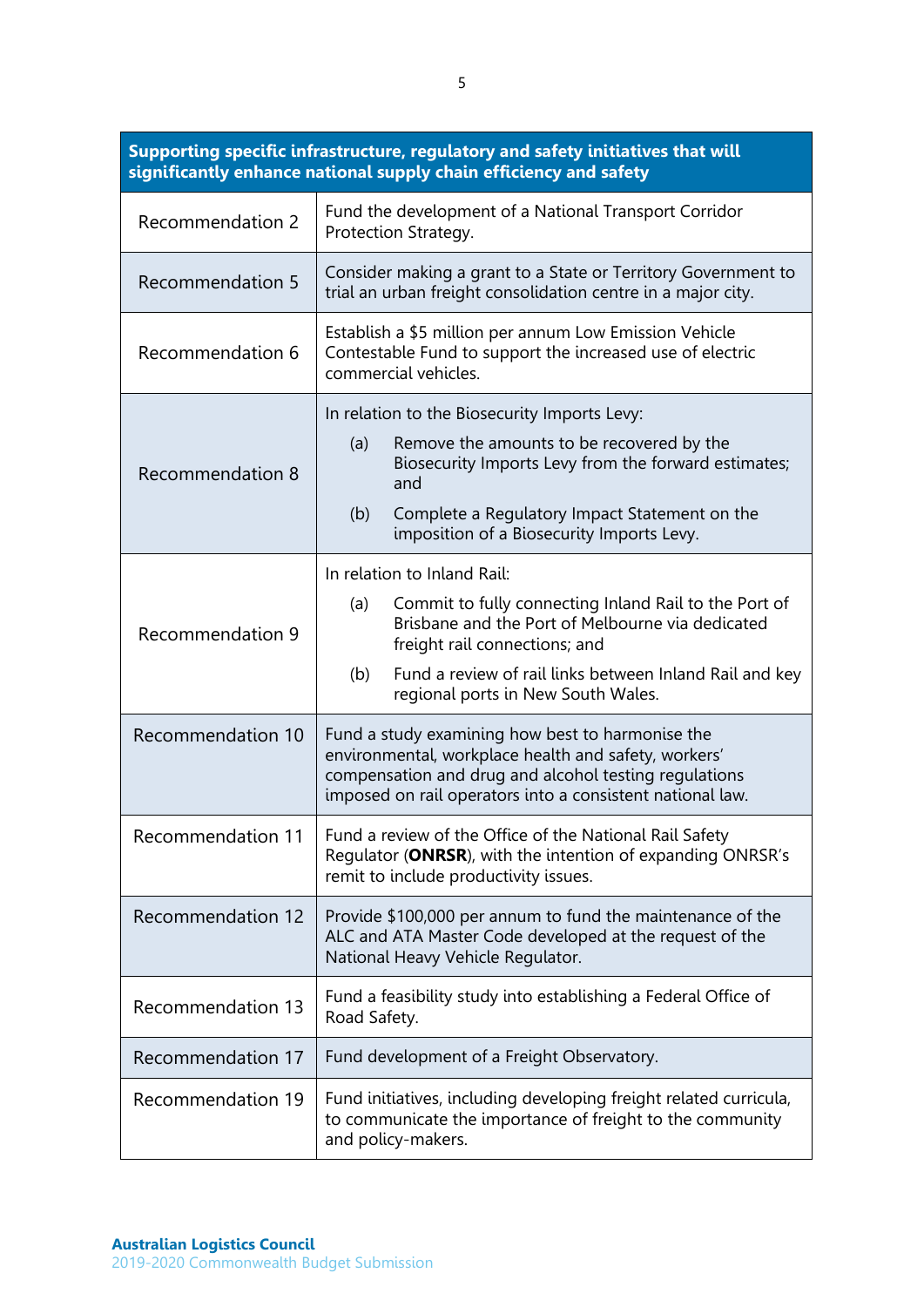# <span id="page-6-0"></span>**Introduction**

The Commonwealth Government is currently preparing the National Freight and Supply Chain Strategy (**the National Strategy**) for release in 2019.

The development of the National Strategy was announced in November 2016. In March 2017, the government tasked an Expert Panel with preparing a report outlining the freight industry's priorities and expectations for the National Strategy. This report – the *Inquiry into* National Freight and Supply Chain Priorities (**the Inquiry Report**) – was released in March 2018 after extensive industry consultation.

The Inquiry Report identified several priority areas for action, including:

- 1. A nation-wide, consistent and integrated approach to the Australian supply chain;
- 2. Better measuring freight performance;
- 3. Planning for current and future supply chain needs;
- 4. Acting now to ensure sufficient capacity; and
- 5. Communicating the importance of freight.

In May 2018, the Transport and Infrastructure Council (**TIC**) agreed a framework to develop the National Strategy. After further consultations, the government is positioned to release the National Strategy in 2019. This National Strategy will help to identify priorities for Australia over the next 20 years –a period in which the freight task is set to double.<sup>1</sup>

#### **Why is this important?**

Freight and supply chain issues affect every Australian. The everyday goods that Australians buy, such as food, clothing, household appliances, all need to be transported by freight operators. Similarly, the freight supply chain provides the materials to build and operate critical community infrastructure - roads, hospitals and schools – which are fundamental to our society.

The converse is true for an unproductive and inefficient supply chain, which engenders lost export income, reduced employment, higher consumer prices and makes Australia less globally competitive. 2

Without freight, commerce stops.

 $\overline{a}$ 

A productive, national and integrated approach to freight is required to reduce the cost of living and increase Australian competitiveness in the global market.

<sup>&</sup>lt;sup>1</sup> Commonwealth Government, *Inquiry into National Freight and Supply Chain Priorities* (2018), 5.

<sup>&</sup>lt;sup>2</sup> Commonwealth Government, Inquiry into National Freight and Supply Chain Priorities (2018), 25.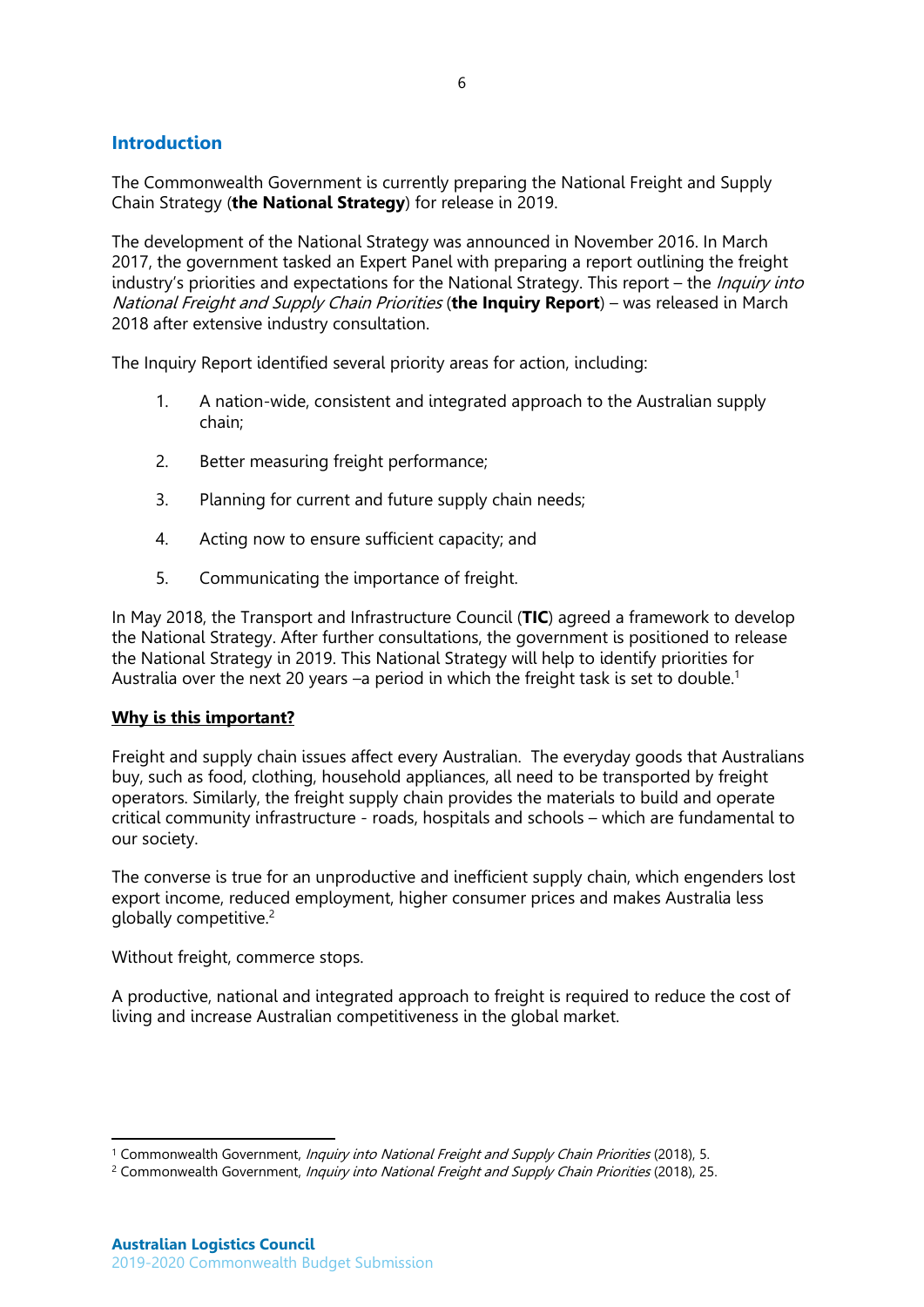# <span id="page-7-0"></span>**Delivering a Truly National Supply Chain**

The Inquiry Report emphasises the need to take a consistent national approach to the development and regulation of Australia's freight network.

"A national approach to freight that encompasses planning, infrastructure investment and regulation is important to maximise benefits to Australia and enhance its international competitiveness."

Commonwealth Government, Inquiry into National Freight and Supply Chain Priorities (2018), 7.

The rationale for this is simple. Freight does not stop at state borders. A national approach will provide the consistency and co-ordinated decision-making that is needed to get freight moving more quickly and at lower cost.

Delivering on this vision should be a high priority for the Commonwealth Government.

## <span id="page-7-1"></span>Incentive Payments for Planning Reform

ALC's ongoing engagement with its members and other industry participants consistently identifies planning issues as a priority.

A particular concern for industry is the diminishing quantity of industrial land available in proximity to key freight facilities (such as ports, airports, railways and intermodal terminals), coupled with a lack of action to preserve land for the future freight transport needs of a growing population – particularly in urban areas.

In essence, the needs of the freight logistics industry are losing out to residential interests when it comes to planning and development issues. Unless a better balance is struck, there will be negative consequences, as delays and rising supply chain costs are passed on to consumers.

This concern also featured prominently in the Inquiry Report, which observes:

"… there is ongoing conflict between residential and industrial land uses, with the industry supporting better forward planning for freight infrastructure and early reservation of buffers and corridors to protect future investment…"

Commonwealth Government, *Inquiry into National Freight and Supply Chain Priorities* (2018), 27.

The Inquiry Report further notes:

"Conversion of former industrial areas near ports and airports has led to potential conflict between freight activities and residential development in freight corridors and near key terminals …

An example of the issue of diminishing industrial land occurred in Sydney in 2015, where 124 hectares of former industrial land in the Southern Sydney Employment Land precinct was rezoned to allow for residential and business uses."

Commonwealth Government, Inquiry into National Freight and Supply Chain Priorities (2018), 38.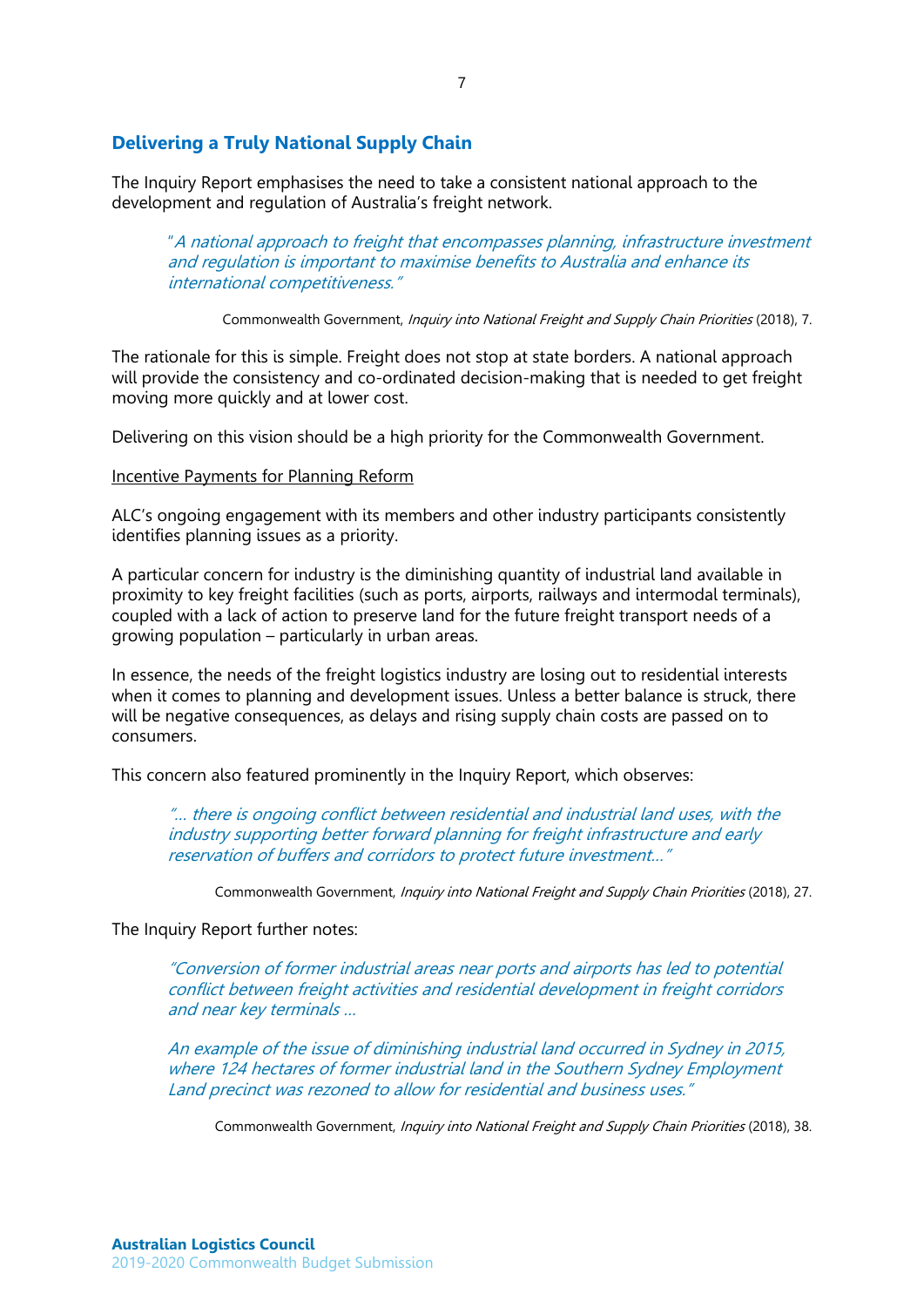Problems such as those outlined above can only be rectified by ensuring that freight movement is prioritised in planning schemes – and by achieving greater consistency across jurisdictions in the approach to land use planning.

Planning powers are generally the responsibility of State/Territory Governments, and this constitutional reality must be recognised. However, the national imperative requires leadership from the Commonwealth including funding to incentivise best practice.

Through this budget, the Commonwealth Government has the opportunity to:

- Provide incentives to implement a nationally consistent policy to protect freight lands from residential and commercial encroachment;
- Fund the protection of future transport corridors; and
- Fund the recruitment and development of an experienced team of freight planners and freight transport specialists within the Department of Infrastructure, Regional Development and Cities (**DIRDC**). This will allow the Commonwealth to provide greater leadership in these key areas as the National Freight and Supply Chain Strategy is implemented.

In this scenario, incentive payments would be provided to a State/Territory Government on the proviso that agreed reforms are enacted.

For example, the 2017-18 Commonwealth Budget offered incentive payments to the NSW Government and relevant Local Governments to support reforms to accelerate housing supply in Western Sydney.

For the freight industry, incentive payments could be used to implement a nationally consistent freight protection planning policy. This policy would include:

- State/Territory Governments recognising, in their planning regimes, the importance of the Australian freight industry, and that any caps, curfews or other restrictions on the use of freight infrastructure and the movement of freight vehicles should be actively avoided;
- The development of  $-$  and adherence to  $-$  land separation policies that appropriately zone freight, commercial, industrial and residential lands, as well as policies to retain and protect lands identified as suitable for freight purposes; and
- A clear recognition that areas zoned as 'freight lands' are distinct from 'industrial' lands (which often still permit the construction and operation of large consumer facilities that create traffic congestion and inhibit supply chain efficiency).

#### **Recommendation 1**

The Commonwealth Government make incentive payments to State/Territory Governments to promote planning reforms that enhance supply chain efficiency and safety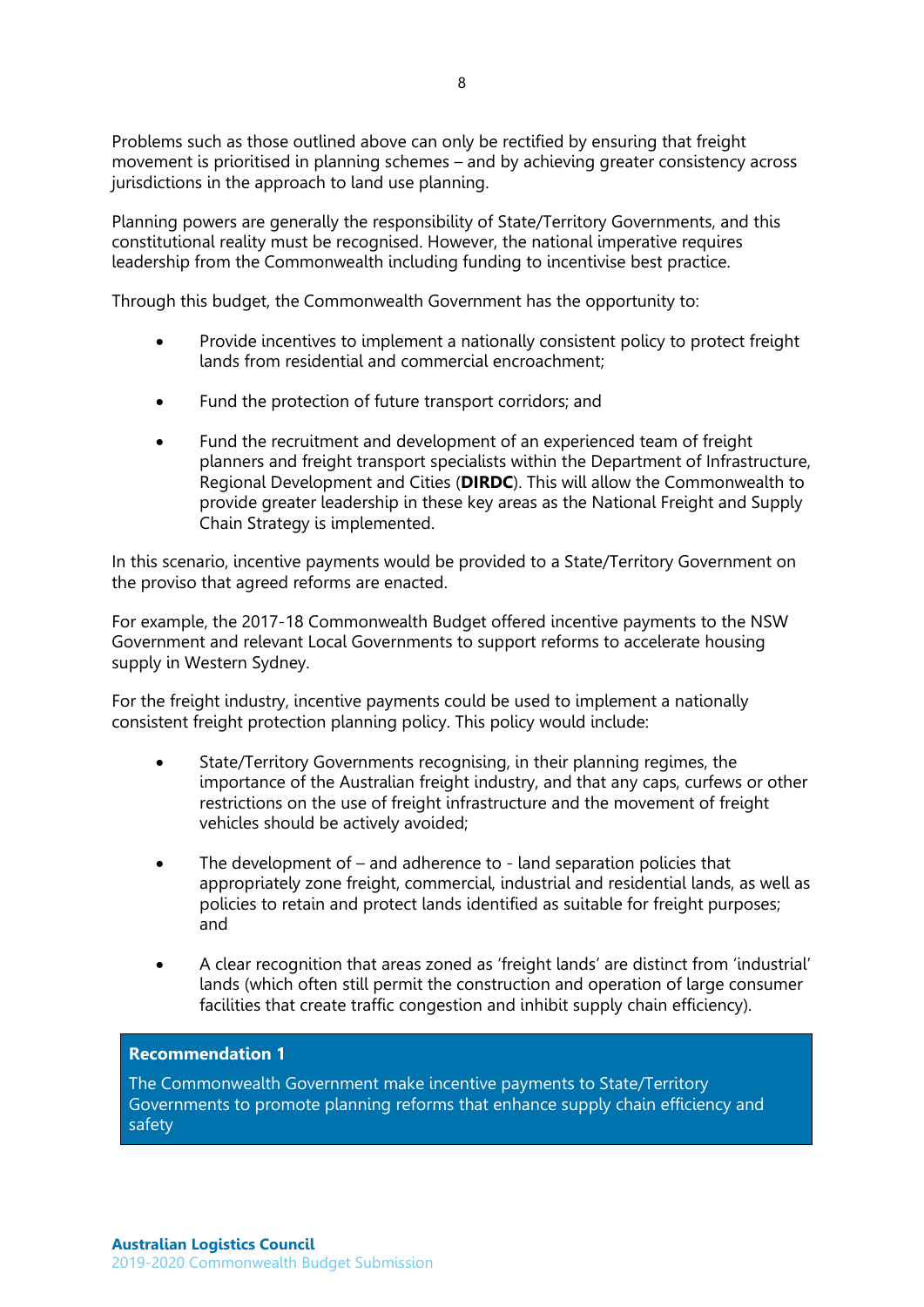# <span id="page-9-0"></span>A National Transport Corridor Protection Strategy

Infrastructure Australia underscored the importance of corridor protection in 2017 when it found close to \$11 billion could be saved on land purchases and construction costs for seven future infrastructure priorities listed on the Infrastructure Priority List.<sup>3</sup>

Five of the seven projects identified will have a direct bearing on the efficiency of freight delivery in Australia. This includes a future dedicated freight rail connection to the Port of Brisbane. Infrastructure Australia estimated that up to \$66 million in potential savings could be realised on this project alone through appropriate corridor protection measures. 4

The development of a National Transport Corridor Protection Strategy will enable the Commonwealth Government to properly identify future transport corridors and begin to implement policies that can protect these corridors delivering savings on infrastructure costs for taxpayers, whilst simultaneously contributing to enhanced supply chain efficiency. These measures should include the acquisition of land to help protect key freight transport corridors from the effects of urban encroachment.

The Corridor Protection Strategy should also identify particular sites to be preserved for the construction of intermodal terminals and warehousing precincts. The construction of such facilities will be critical to servicing the freight needs of a growing population and addressing road congestion in Australia's major cities in the years ahead.

# **Recommendation 2**

The Commonwealth Government fund the development of a National Transport Corridor Protection Strategy.

# <span id="page-9-1"></span>Commonwealth Freight Strategy and Planning Division

The Incentive Payment regime and National Transport Corridor Protection Strategy should be co-ordinated through the Department of Infrastructure, Regional Development and Cities (**DIRDC**). To achieve this, adequate funding must be provided to DIRDC, on an ongoing basis, to support the delivery of these much-needed initiatives, as well as the overall delivery of an effective National Freight and Supply Chain Strategy.

This funding proposal also aligns with recommendation 1.1 of the Inquiry Report, which states:

"1.1 Fund the Department of Infrastructure, Regional Development and Cities to establish a dedicated freight and supply chain unit with responsibility for ongoing development and implementation of the National Strategy."

Commonwealth Government, Inquiry into National Freight and Supply Chain Priorities (2018), 9.

 $\overline{a}$ 

<sup>&</sup>lt;sup>3</sup> Infrastructure Australia, *Corridor Protection: Planning and investing for the long term* (2017), 5.

<sup>&</sup>lt;sup>4</sup> Infrastructure Australia, *Corridor Protection: Planning and investing for the long term* (2017), 5.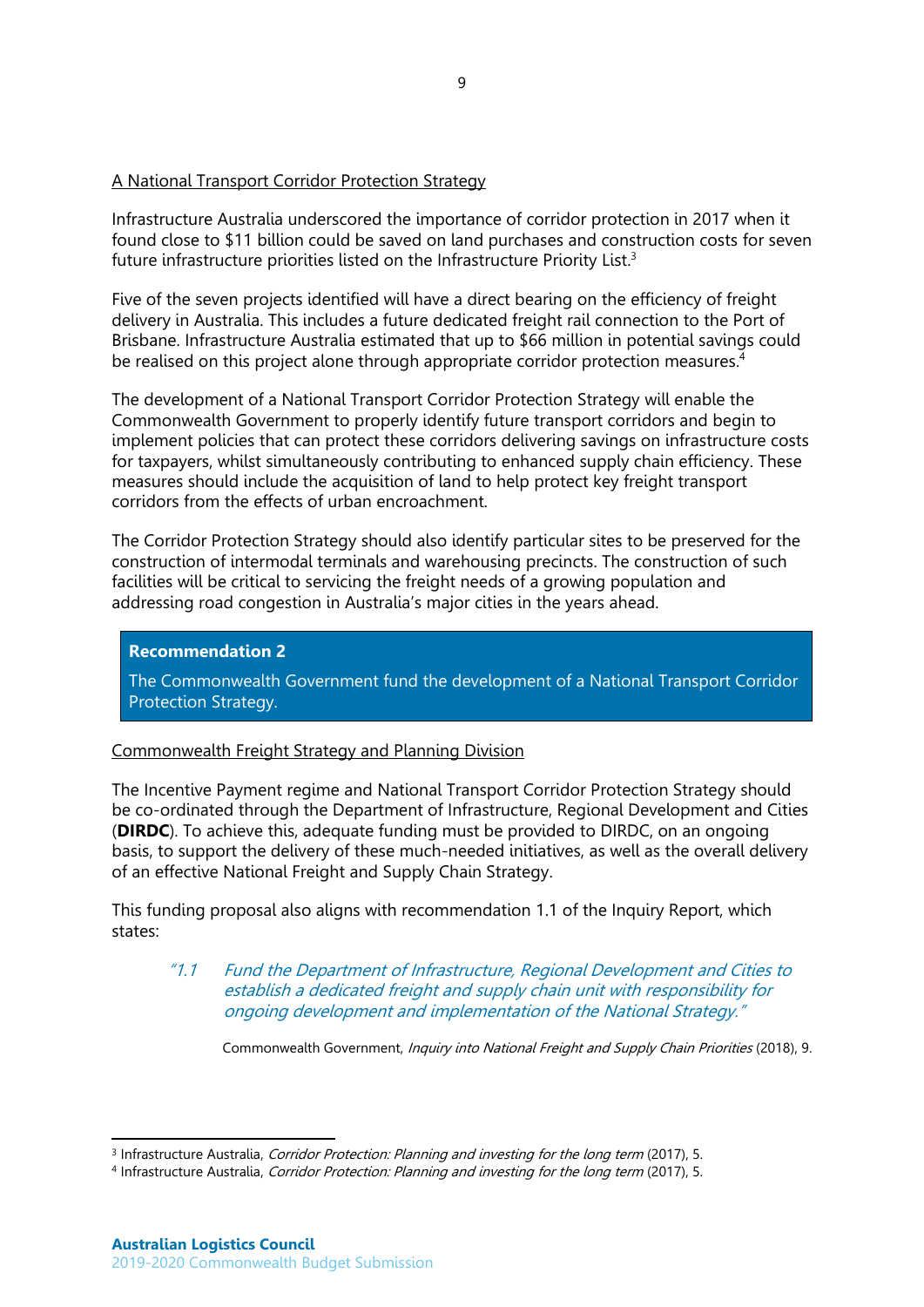## **Recommendation 3**

The Commonwealth Government fund a Freight Strategy and Planning Division at the Department of Infrastructure, Regional Development and Cities on an ongoing basis

## <span id="page-10-0"></span>Helping Local Government Develop Effective Freight Planning

Local Government plays a crucial role in ensuring the efficient operations of our supply chains. It is often municipal councils that manage roads and regulate access to warehouses, particularly for heavy vehicles.

However, councils are often not equipped with the personnel or resources needed to make effective decisions or ensure proper long-term planning. As a result, inconsistent decisions are too often made on matters such as vehicle access. These can adversely affect the movement of freight, add to operator costs and, ultimately, contribute to increased consumer prices and delays.

As is the case with State Governments, ALC believes the Commonwealth can play a leadership role by incentivising good practice and rewarding those jurisdictions that commit to achieving greater consistency in this area.

ALC supports the Commonwealth Government funding Local Governments to develop coordinated urban freight plans.

## **Recommendation 4**

The Commonwealth Government establish a fund to help Local Governments develop co-ordinated urban freight plans

#### <span id="page-10-1"></span>Urban Freight

The Inquiry Report notes that:

"Urban freight is growing faster than any other freight task in Australia, with all capital cities experiencing growth."

Commonwealth Government, Inquiry into National Freight and Supply Chain Priorities (2018), 6.

The increasing popularity of e-Commerce platforms is driving a significant uptake in the number of delivery vehicles operating in Australia, most particularly in major cities.

The Inquiry Report made a number of salient recommendations for improving urban freight that should be pursued by the Commonwealth Government.<sup>5</sup> In particular, it is likely that urban consolidation centres – where freight is strategically consolidated to deliver a more coordinated, multi-modal approach to delivery – will play a significant role in reducing urban freight traffic.

 $\overline{a}$ <sup>5</sup> Commonwealth Government, Inquiry into National Freight and Supply Chain Priorities (2018), 44.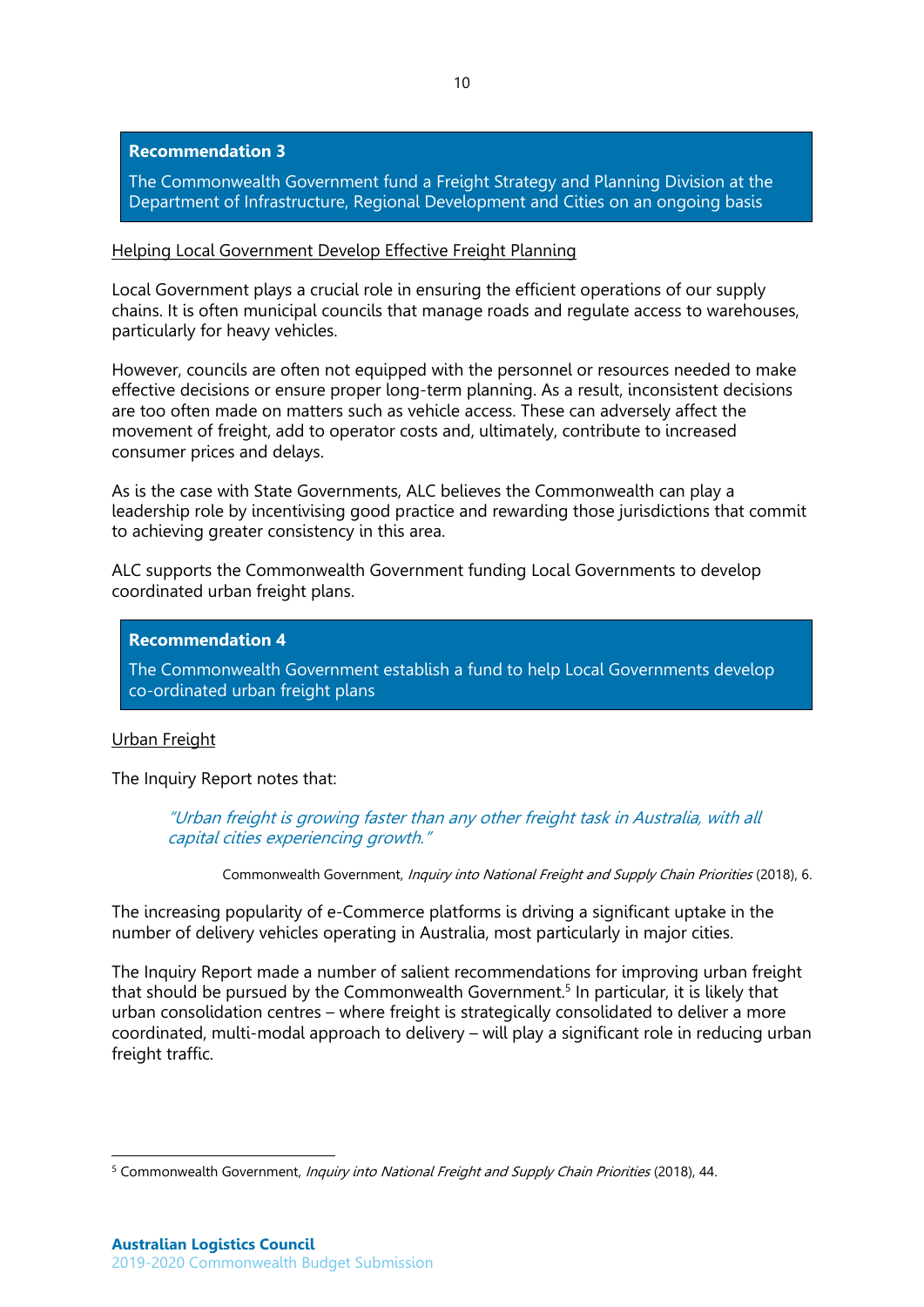As part of the 2019-20 Commonwealth Budget, the government should provide funding to a State/Territory Government (or a major metropolitan council) to trial a freight consolidation centre in a major city.

The results of such a pilot can provide a useful empirical basis for demonstrating the effectiveness of this form of freight infrastructure, and would help to encourage private sector investment in similar facilities at other locations.

## **Recommendation 5**

The Commonwealth Government consider making a grant to a State or Territory Government to trial an urban freight consolidation centre in a major city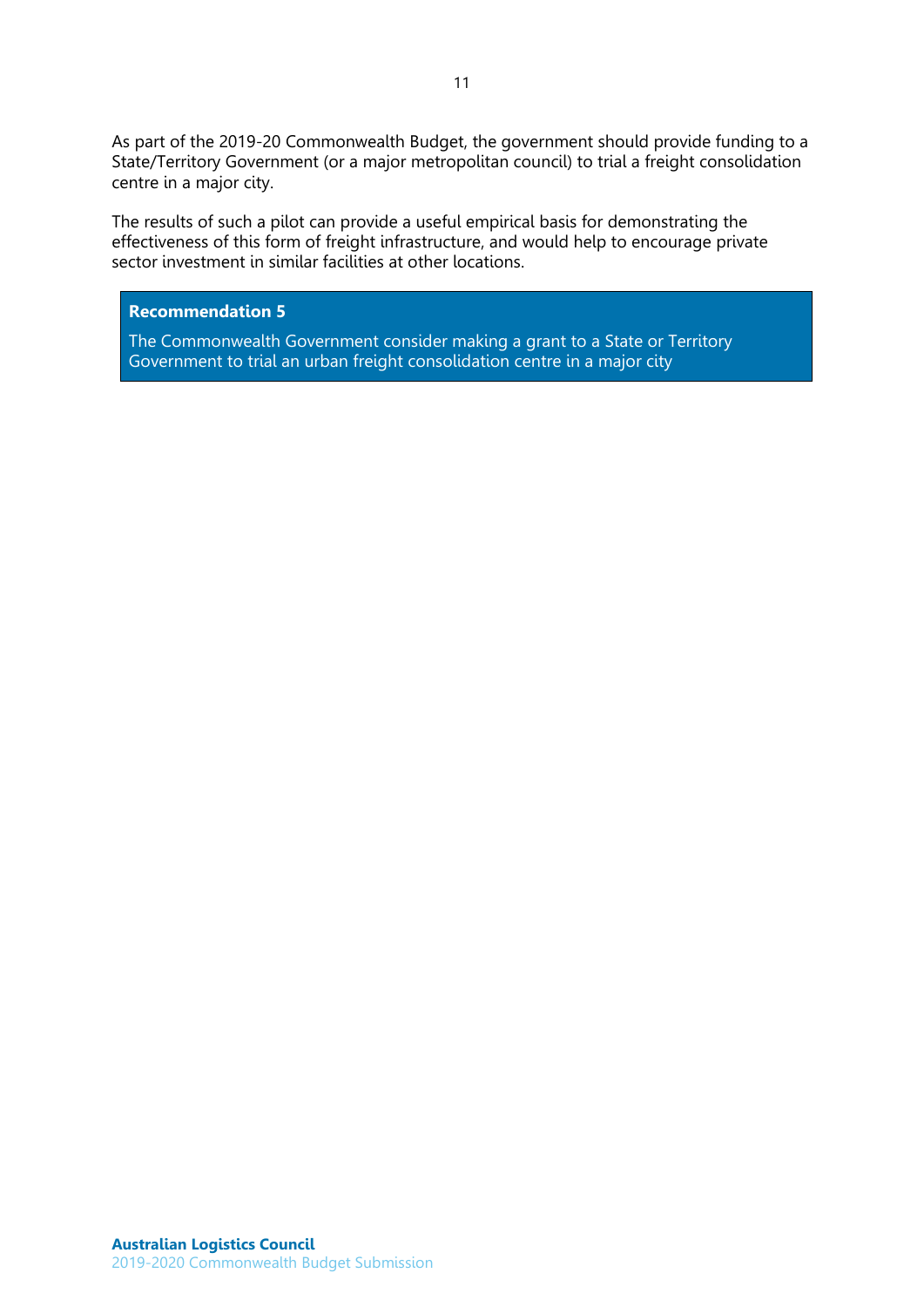# <span id="page-12-0"></span>**Electric Vehicles**

In June 2018 ALC established the Electric Vehicles Working Group (**the Working Group**).

The Working Group was developed to position the freight industry as Australia shifts to electric vehicles. Members of the Working Group are committed to working together to promote and increase the uptake of electric commercial vehicles in Australia.

## <span id="page-12-1"></span>Low Emission Vehicle Contestable Fund

The budget can support the uptake of electric vehicles in the freight industry.

One of the first projects identified as being necessary is for the Commonwealth Government to implement a Low Emission Vehicles Contestable Fund (**the Contestable Fund**).

The Contestable Fund would provide funding to co-fund up to 50% of the purchase price of an electric vehicle. ALC believes such a fund could be established with \$5 million per year.

The fund is based on a similar model operated by the New Zealand Energy Efficiency and Conservation Authority (**EECA**). In New Zealand, the EECA has used the Low Emission Vehicle Contestable Fund to provide over \$18 million (NZD) to 100 projects since 2016. This includes funding for:

- The purchase of five electric vans to assess their suitability for widespread courier use;
- The purchase of two 10 tonne electric trucks and supporting charging infrastructure;
- Replacing two diesel trucks with electric vehicles for waste recovery; and
- Designing and developing an electric truck to shuttle dairy products in Hamilton.

#### **Recommendation 6**

The Commonwealth Government establish a \$5 million per annum Low Emission Vehicle Contestable Fund to support the increased use of electric commercial vehicles.

#### <span id="page-12-2"></span>Smart Cities and Suburbs Program

The Smart Cities and Suburbs Program was announced in 2016. It is a \$50 million fund designed to support innovative projects that improve liveability, productivity and sustainability of Australian cities.

The first round of funding from this program, totalling \$27.7 million, was provided in November 2017. This funding supported 49 projects, including *Smart Move Newcastle –* a project designed to deliver (amongst other things) solar and battery powered electric vehicle charging points. Funding for electric vehicle charging infrastructure was also provided to Light Regional Council (South Australia) under Round One of the program.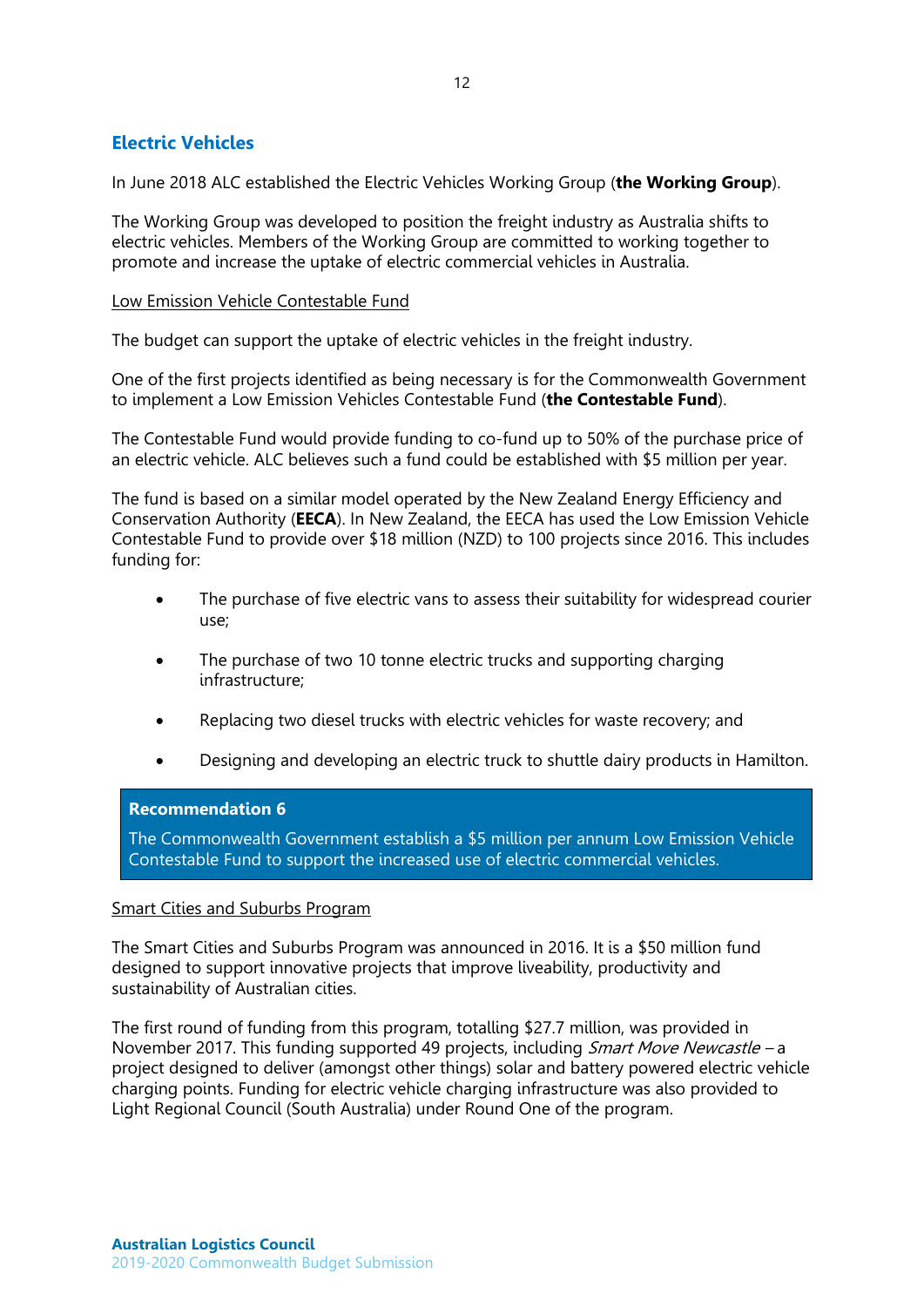In November 2018, the Minister for Cities, Urban Infrastructure and Population, Hon. Alan Tudge MP, announced \$21 million would be provided under this program to support 32 projects across Australia. With this announcement, the total pool of \$50 million in funding originally announced in 2016 has been allocated.

The response to the application process indicates there are still many projects that can be supported by the Commonwealth Government. For the second round of funding, the Commonwealth Government received 102 applications – demonstrating significant interest in the opportunities the program offers.<sup>6</sup>

There is a clear appetite for the Commonwealth Government to continue to fund innovative and sustainable solutions for our cities.

ALC supports the extension of the Smart Cities and Suburbs Program. A further \$50 million should be allocated to the initiative and allocated in November 2019 and November 2020.

#### **Recommendation 7**

The Commonwealth Government provide \$50 million to expand the Smart Cities and Suburbs Program

 $\overline{a}$ 

<sup>6</sup> See<https://infrastructure.gov.au/cities/smart-cities/index.aspx>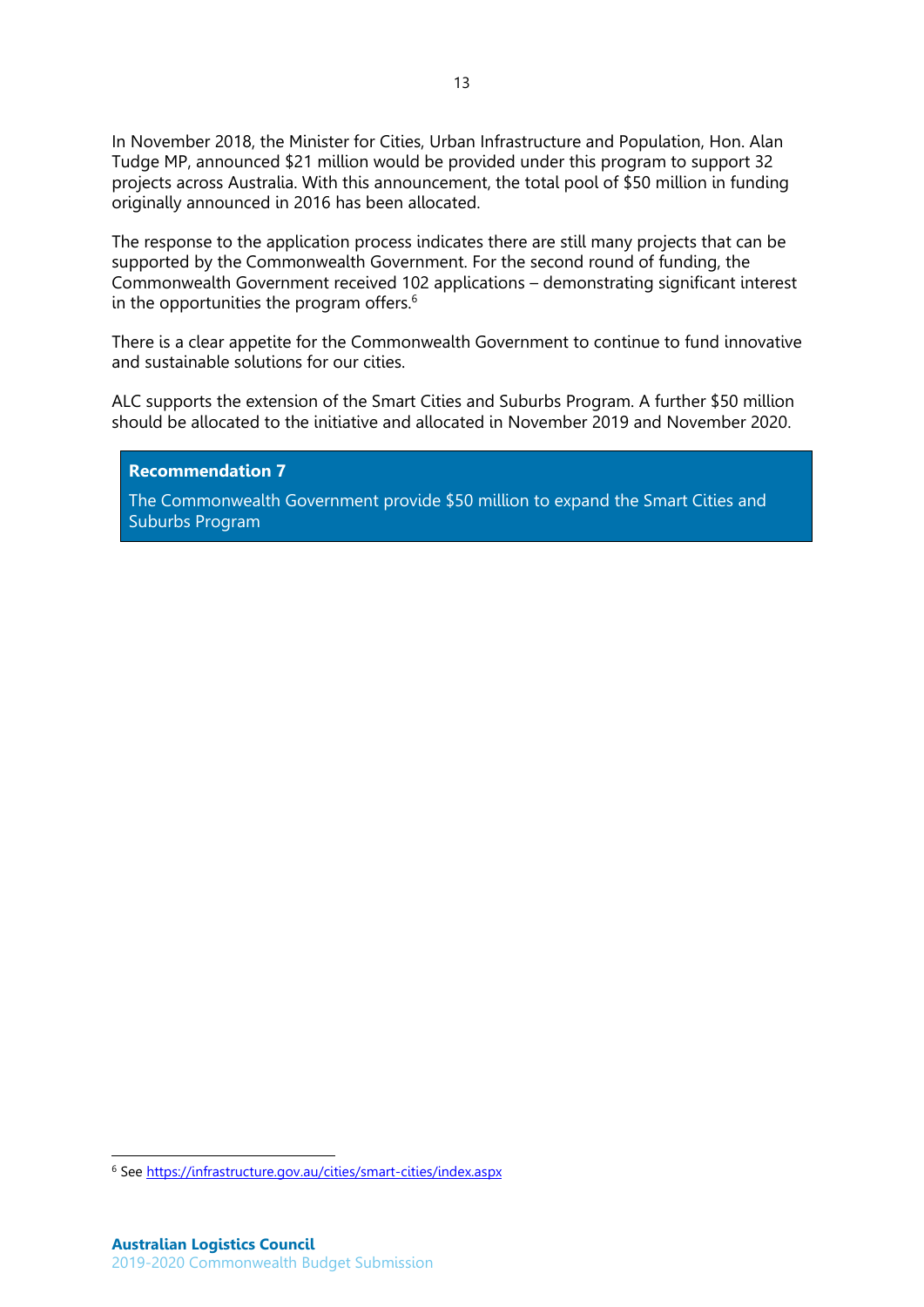# <span id="page-14-0"></span>**Biosecurity Imports Levy**

The 2018-19 Commonwealth Budget provided for a Biosecurity Imports Levy (**the Levy**) to be collected from 1 July 2019. This measure was announced without prior notice to industry.

14

The original proposal for the Levy, as indicated in the 2018-19 Budget, was for:-

… a new levy on sea imports, **imposed on port operators** from 1 July 2019, to enable the Government to invest in measures that will help it detect, identify and respond to exotic pests and diseases earlier.

This measure will apply a **\$10.02 levy per twenty foot container** (or equivalent) and **non-containerised cargo will incur a levy of \$1 per tonne**. The levy will be payable on a quarterly basis. The levy is estimated to have a gain to revenue of \$360.0 million in fiscal balance terms over the forward estimates period. In underlying cash balance terms the measure has a gain of \$325.0 million over the forward estimates. The Department of Agriculture and Water Resources will administer the levy.

Existing fees and charges for border and biosecurity services will remain. 7

The Levy was predicated to raise \$115 million in 2019-20, \$120 million in 2020-21 and \$125 in 2021-22.

Since the Levy was announced, the Department of Agriculture and Water Resources (**DAWR**) has undertaken some engagement with industry to determine how the Levy would work. This has included a review of the pricing mechanism as well as the imposition point. Indeed, the last consultation hosted by DAWR presented industry with three different funding mechanisms collected from two different imposition points.

Though these discussions continue, industry has indicated it is still concerned that:

- The amount proposed to be collected is far in excess of the amount necessary to manage the biosecurity risks inherent in running sea cargo operations in Australia; and
- Revenue raised by the Levy is returned to Consolidated Revenue. Industry believes that any revenue raised by the Levy should be used exclusively for biosecurity measures on Australian sea cargo.

As the legislation implementing the proposed charge has yet to be introduced into Parliament and is unlikely that any relevant legislation will be both introduced and passed in 45th Parliament, ALC recommends:

• The amounts projected to be recovered by Biosecurity Imports Levy be removed from the forward estimates; and

 $\overline{a}$ <sup>7</sup> Budget Paper 2 2018-19 (2018), 7.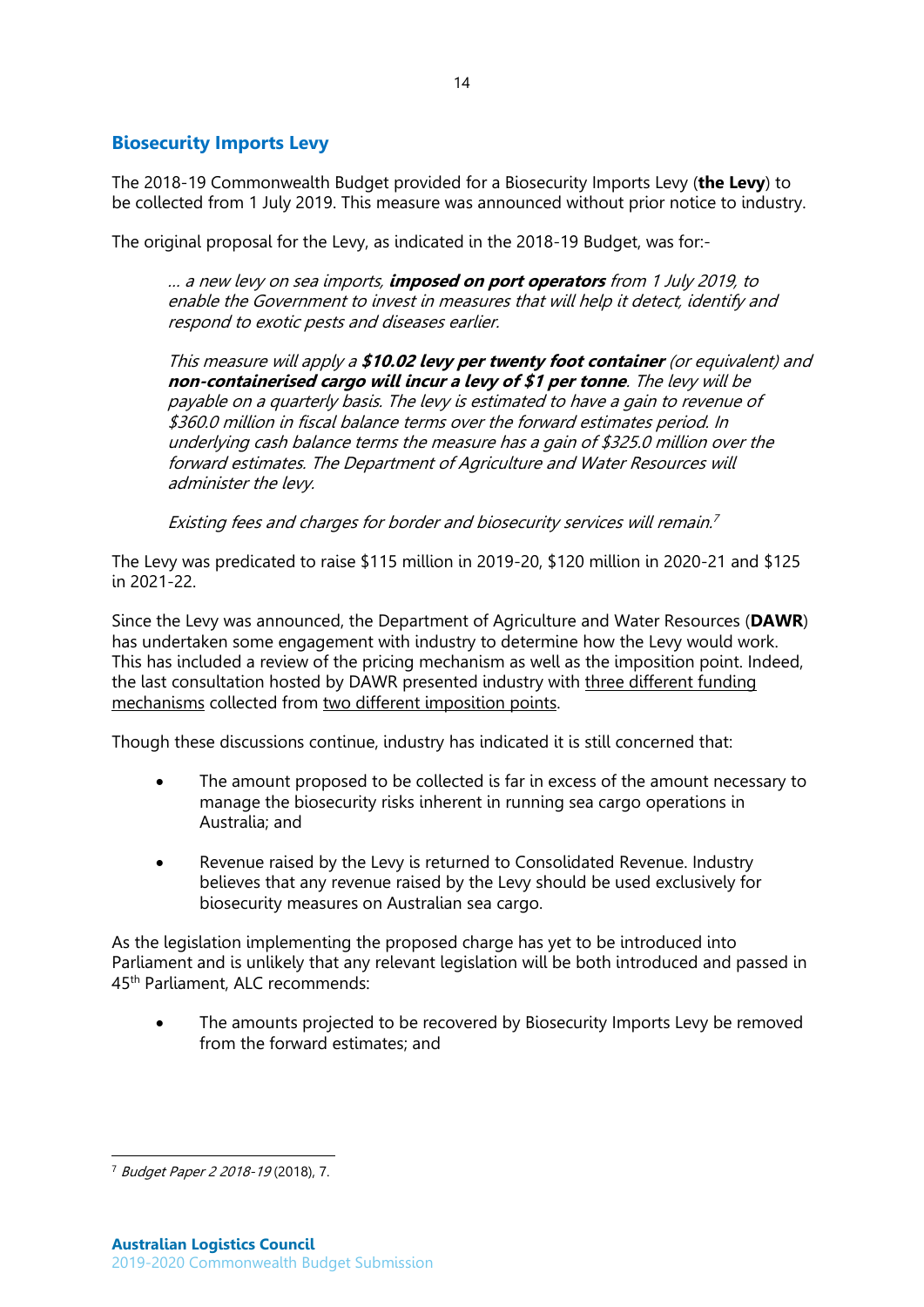• A proper Regulatory Impact Statement be prepared to determine whether the imposition of a biosecurity levy is the most effective way to fund the Commonwealth's biosecurity programs.

If the Levy is to proceed, ALC further recommends that:

- The Levy be determined according to standard cost recovery implementation formulae, so that only the amount necessary to provide services to manage the biosecurity risks inherent in the movement of sea freight is charged; and
- That any amounts raised be placed in a Special Account (as defined by the *Public* Governance Performance and Accountability Act 2013) with funds used solely for the purpose of providing services to manage the biosecurity risk inherent in the movement of sea freight.

## **Recommendation 8**

The Commonwealth Government:

- Remove the amounts to be recovered by the Biosecurity Imports Levy from the forward estimates; and
- Complete a Regulatory Impact Statement on the imposition of a Biosecurity Imports Levy.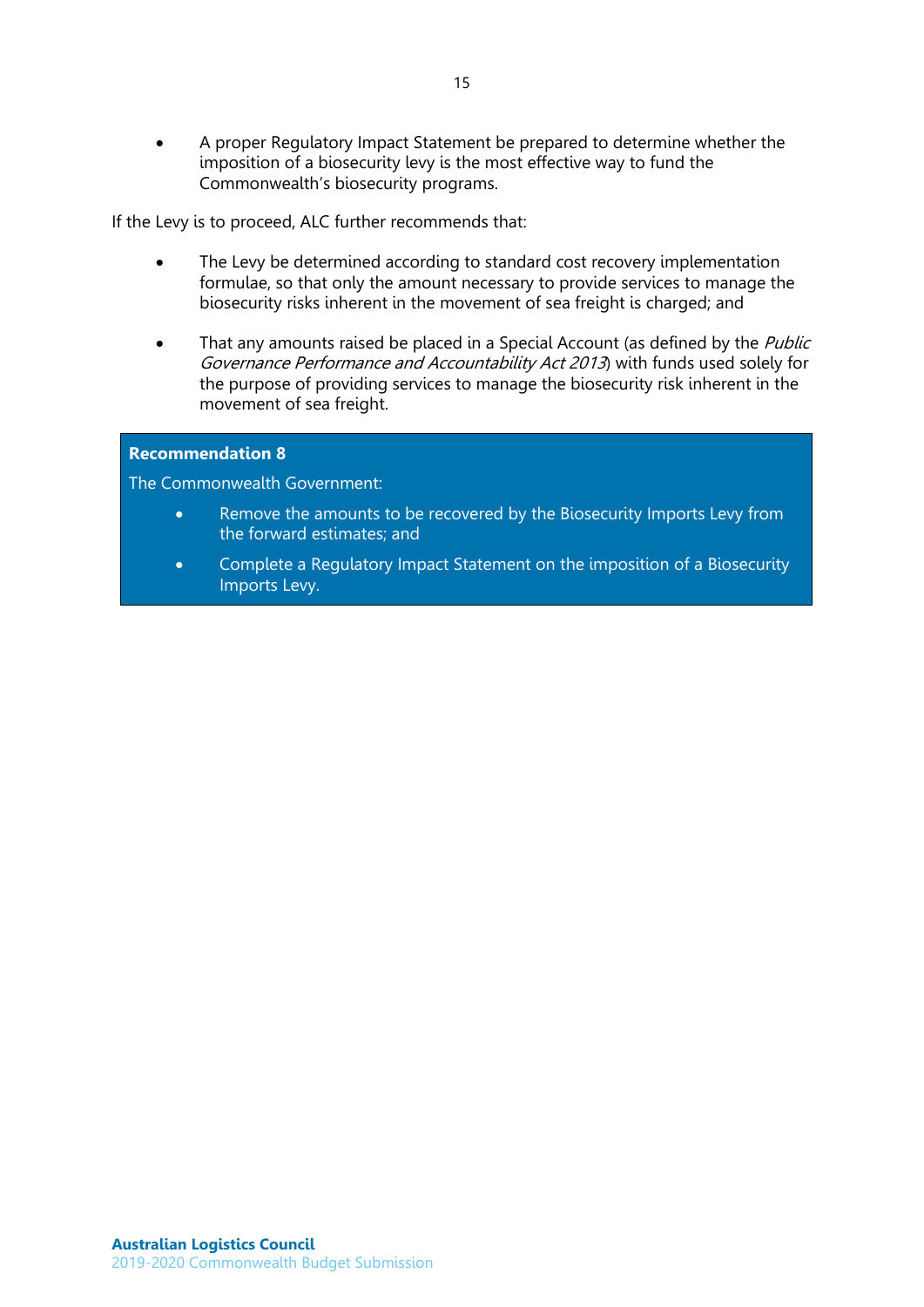# <span id="page-16-0"></span>**Rail**

The Inquiry Report noted that rail will need to play a significant role to ease congestion caused by heavy vehicles delivering freight. The Inquiry Report stated:

"**Road transport will experience increased congestion and associated higher costs over the next 20 years.** Investment in efficient rail freight connections to major ports and rail freight paths through metropolitan networks will take pressure off the road system."

Commonwealth Government, Inquiry into National Freight and Supply Chain Priorities (2018), 35.

## <span id="page-16-1"></span>Inland Rail

The 2017-18 Commonwealth Budget committed to building Inland Rail – a once-in-ageneration freight rail project running from Melbourne to Brisbane.

ALC supports linking Inland Rail to the Port of Melbourne and the Port of Brisbane and providing efficient rail linkages to the ports of Botany, Kembla and Newcastle in New South Wales.

On current designs, Inland Rail will terminate at Acacia Ridge, approximately 30km southwest of the Port of Brisbane. To fully realise the national supply chain benefits of Inland Rail, it will be important to provide a dedicated freight rail link through to the Port (so that freight is not travelling on the same lines as passenger rail services).

Linking Inland Rail to the Port of Brisbane will improve the efficiency of freight delivery, with goods destined for the port not having to be loaded from rail to truck, or onto a shuttle rail (such as on the Beenleigh and Cleveland lines) at Acacia Ridge.

There are also safety and environmental benefits to improving the amount of freight delivered to ports by rail.

In much the same way as Brisbane, Inland Rail must efficiently connect with the Port of Melbourne via a dedicated freight rail link.

ALC is therefore calling on the Commonwealth Government to invest in:

- 1. Inland Rail connections to the Port of Brisbane and the Port of Melbourne; and
- 2. A review of existing rail links between Inland Rail and key ports in New South Wales.

#### **Recommendation 9**

The Commonwealth Government:

- Commit to fully connecting Inland Rail to the Port of Brisbane and the Port of Melbourne via dedicated freight rail connections; and
- Fund a review of rail links between Inland Rail and key regional ports in New South Wales.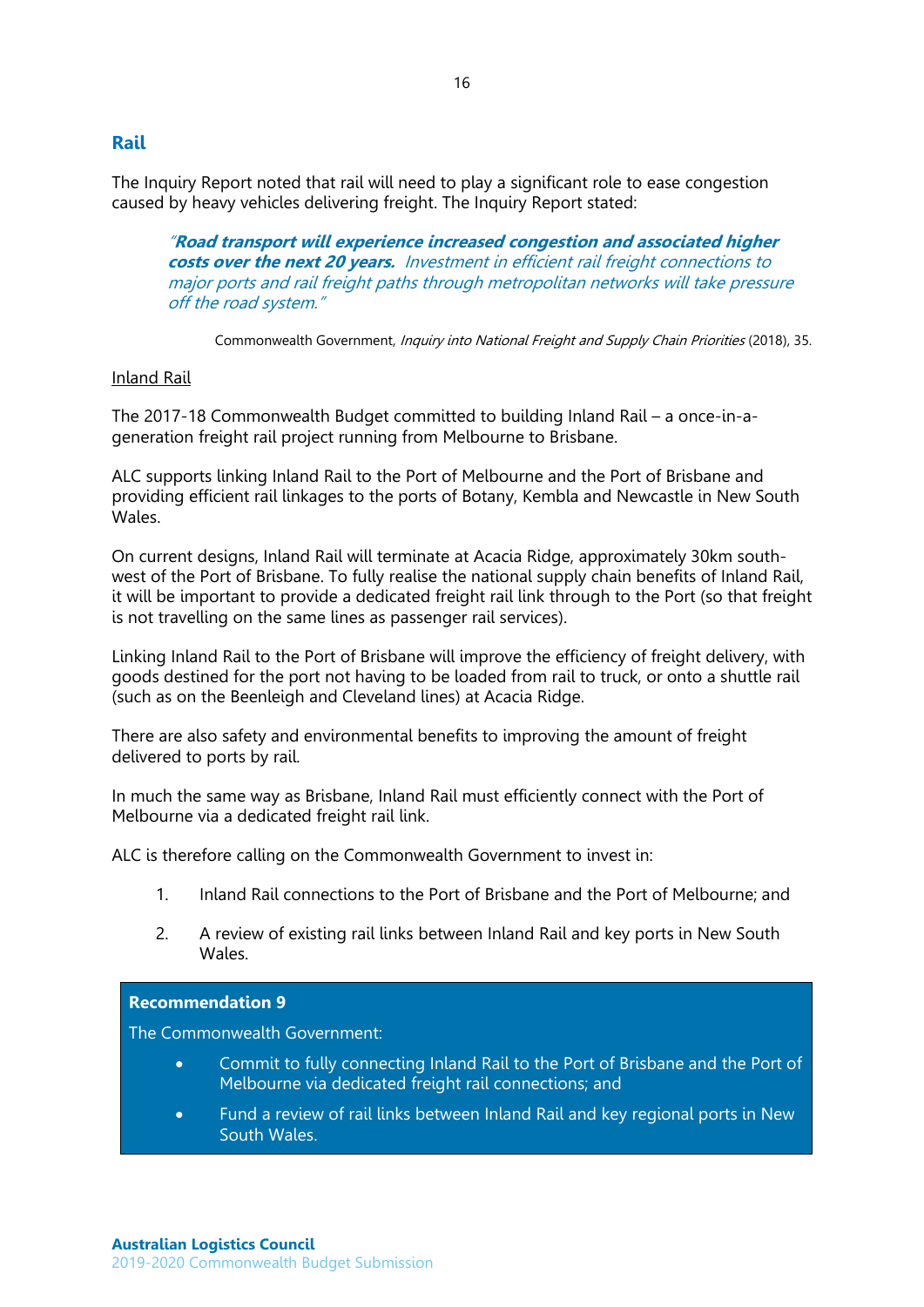## <span id="page-17-0"></span>National Rail Plan

During 2015, the government published a Draft Freight Rail Policy Objectives Discussion Paper. The Paper contained a recommendation from Ernst & Young that any national reform work focussed on freight rail prioritise:

- Harmonisation of all aspects of rail safety laws between states; and
- That where economic benefits exist, moving towards a single set of laws across jurisdictions governing environmental regulation, workplace health and safety, workers' compensation and drug and alcohol testing.<sup>8</sup>

The need for reform has not diminished in the near half-decade since. As the Inquiry Report stated in Recommendation 1.13:

"1.13 Ensure standardisation and interoperability across rail networks, for example, train control and operating systems and rail gauge."

Commonwealth Government, Inquiry into National Freight and Supply Chain Priorities (2018), 10.

A 2018 paper entitled Review of Rail Access Regimes published by DIRDC notes:-

## **4.1.3 Environmental requirements**

Stakeholders noted that there are roughly 150 different environmental regulations that operators must comply with when operating rolling-stock between Perth and Brisbane. Each rail operator is required to comply with Environmental Management Plans (EMPs) and environmental licencing at a state level and each state has its own regulatory body that ensures compliance with these plans. The criteria specified in EMPs also vary widely between the states. This means that operators have to comply with changing environmental regulation and navigate multiple different administrative and regulatory processes.

Inconsistencies with systems, processes and technologies has a significant impact on costs of compliance for rail freight operators. For example, operators report that train drivers are required to carry three sets of route guides when moving between regional and metropolitan New South Wales (NSW), and be trained to drive across all three networks. Operators must invest substantial time and capital in training their drivers and crews to comply with the different systems, processes and technologies, and ensuring that their locomotives comply with the different operational requirements. 9

Years of malaise needs to be set aside. A single set of consistent national laws should be developed to regulate the movement of freight by rail in Australia.

The Commonwealth is currently developing a National Rail Plan.

 $\overline{a}$ 

<sup>8</sup> Australian Government Australian Government's Freight Rail Policy Objectives (2015), 24.

<sup>9</sup> [https://infrastructure.gov.au/rail/publications/files/Review-of-Rail-Access-Regimes.pdf,](https://infrastructure.gov.au/rail/publications/files/Review-of-Rail-Access-Regimes.pdf) 22.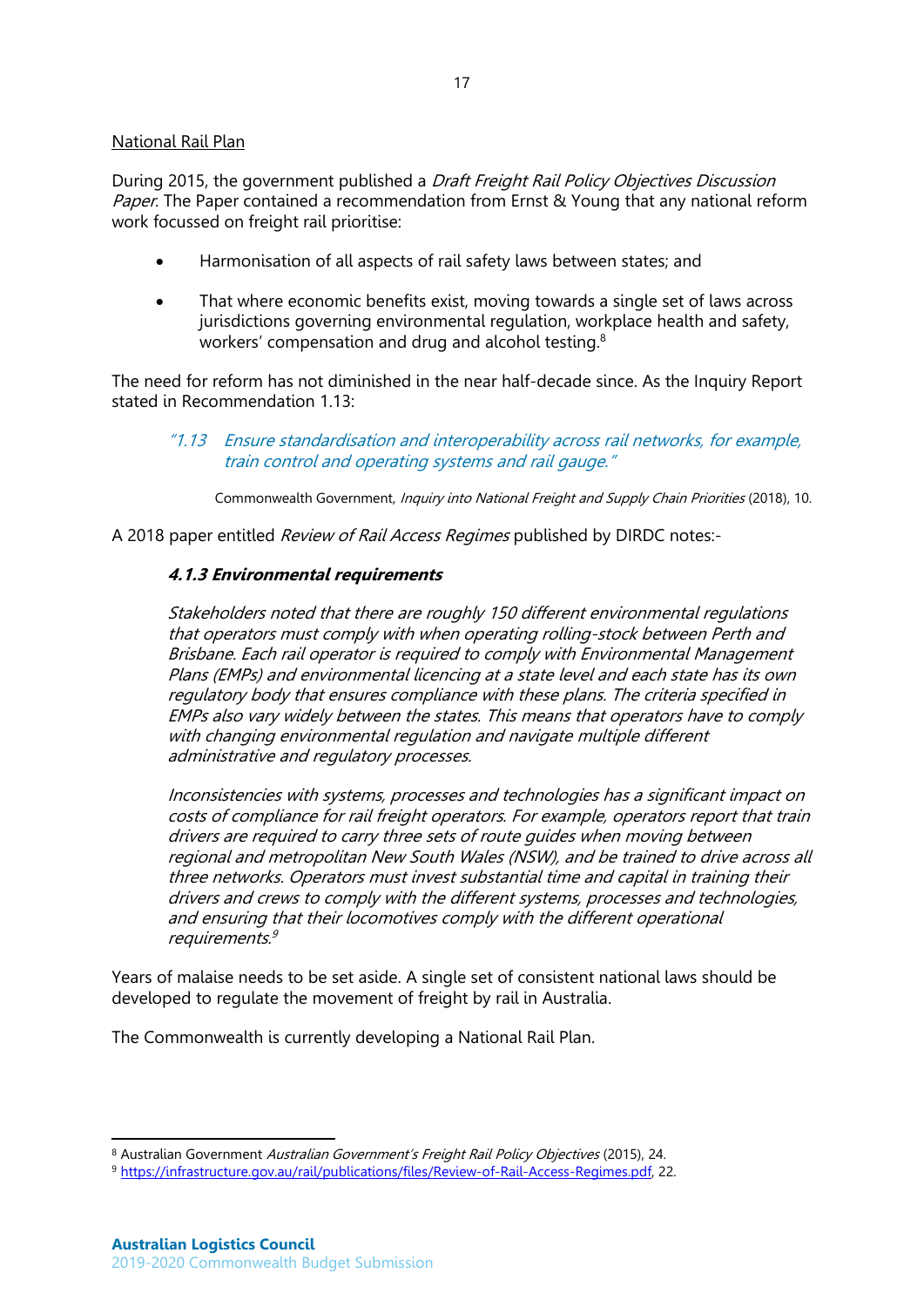The 2019-20 Commonwealth Budget should appropriate funds sufficient to allow the review of regulations originally proposed by Ernst & Young to the Commonwealth in 2015 to be conducted and the results reflected as part of the National Rail Plan.

# **Recommendation 10**

The Commonwealth Government fund a study examining how best to harmonise the environmental, workplace health and safety, workers' compensation and drug and alcohol testing regulations imposed on rail operators into a consistent national law.

<span id="page-18-0"></span>Office of the National Rail Safety Regulator

The Office of the National Rail Safety Regulator (**ONRSR**) was created by the Rail Safety National Law (South Australia) Act 2012. ONRSR was established to:

- Encourage and enforce safe rail operations; and
- Promote and improve national rail safety.

ALC supported the creation of ONRSR and was engaged as the National Draft Rail Safety Law was discussed.

ONRSR was established as part of a Commonwealth policy designed to harmonise transport operations across Australia. In the road space, the National Heavy Vehicle Regulator (**NHVR**) was established in 2012.

However, there is one important difference between ONRSR and NHVR. The NHVR has a productivity mandate.<sup>10</sup> ONRSR, while playing an important role in national rail safety, does not have the responsibility for the productivity and efficiency of Australian rail operations.

ALC believes this should change. The budget should fund a review of the remit of ONRSR, with the intention of providing ONRSR with a productivity mandate.

# **Recommendation 11**

The Commonwealth Government fund a review of ONRSR, with the intention of expanding ONRSR's remit to include productivity issues

 $\overline{a}$ <sup>10</sup> Se[e https://www.nhvr.gov.au/files/201705-0533-nhvr-corporate-plan-17-20.pdf,](https://www.nhvr.gov.au/files/201705-0533-nhvr-corporate-plan-17-20.pdf) 5.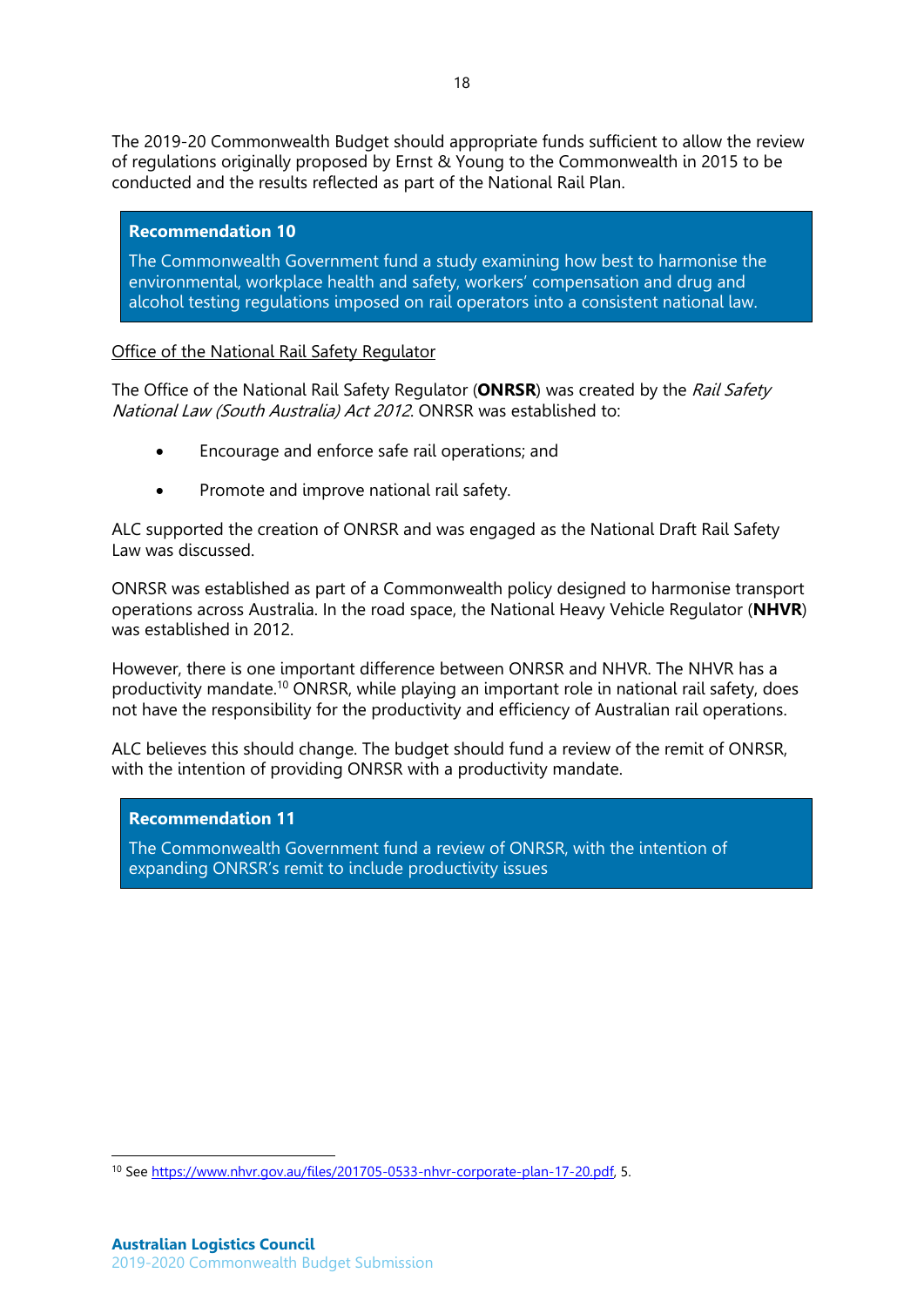# <span id="page-19-0"></span>**Road**

In 2016-17 the Australian road freight task equated to approximately \$228 tonne/kilometres.<sup>11</sup> This is up from \$202 billion tonne/kilometres just four years previously.<sup>12</sup>

Australia's road freight task is growing. It is vitally important therefore that our heavy vehicles can operate efficiently and safely.

## <span id="page-19-1"></span>Funding to Maintain a Registered Industry Code of Practice

On 29 November 2018 ALC was pleased to see the National Heavy Vehicle Regulator (**NHVR**) launch the Master Code – a registered Industry Code of Practice under section 706 of the Heavy Vehicle National Law.

The Master Code was developed by industry – specifically the ALC in partnership with the Australian Trucking Association (**ATA**).

As the developers of the Master Code, ALC and the ATA have an obligation to ensure the Master Code remains current. This will primarily be required when changes are made to the Heavy Vehicle National Law (and associated regulations) and/or best practice guidelines.

ALC therefore seeks support from the Australian Government to set aside \$100,000 a year over the forward estimates to fund maintenance of the Master Code.

Funding should also be identified to consistently and effectively communicate the benefits of the Master Code to the industry.

# **Recommendation 12**

The Commonwealth Government provide \$100,000 per annum to fund the maintenance of the Master Code.

#### <span id="page-19-2"></span>Road Safety

As evidenced by its development of the industry Master Code for heavy vehicle safety, ALC takes a strong and proactive position when it comes to improving safety in the freight logistics industry and for all road users.

The Commonwealth Government's National Road Safety Strategy 2011-2020 (**the National Road Safety Strategy**) is another vital initiative for enhancing the safety of our road networks.

ALC continues to support the National Road Safety Strategy and is pleased that from 2011 the number of fatalities from crashes involving heavy vehicles has reduced. However, ALC is also cognisant of the fact that Australia is currently not on track to meet the road safety targets agreed by governments in 2011.

 $\overline{a}$ 

<sup>&</sup>lt;sup>11</sup> See Commonwealth Government, Dashboards (2019) at

[https://app.powerbi.com/view?r=eyJrIjoiNmY3MDA4ZTYtODRlNy00MzNjLTg2YmMtZWVjMWIyNmU4NmQzIiwidC](https://app.powerbi.com/view?r=eyJrIjoiNmY3MDA4ZTYtODRlNy00MzNjLTg2YmMtZWVjMWIyNmU4NmQzIiwidCI6ImFhMjFiNjQwLWJhYzItNDU2ZC04NTA1LWYyY2MwN2Y1MTc4NCJ9) [I6ImFhMjFiNjQwLWJhYzItNDU2ZC04NTA1LWYyY2MwN2Y1MTc4NCJ9](https://app.powerbi.com/view?r=eyJrIjoiNmY3MDA4ZTYtODRlNy00MzNjLTg2YmMtZWVjMWIyNmU4NmQzIiwidCI6ImFhMjFiNjQwLWJhYzItNDU2ZC04NTA1LWYyY2MwN2Y1MTc4NCJ9)

 $12$  Ibid.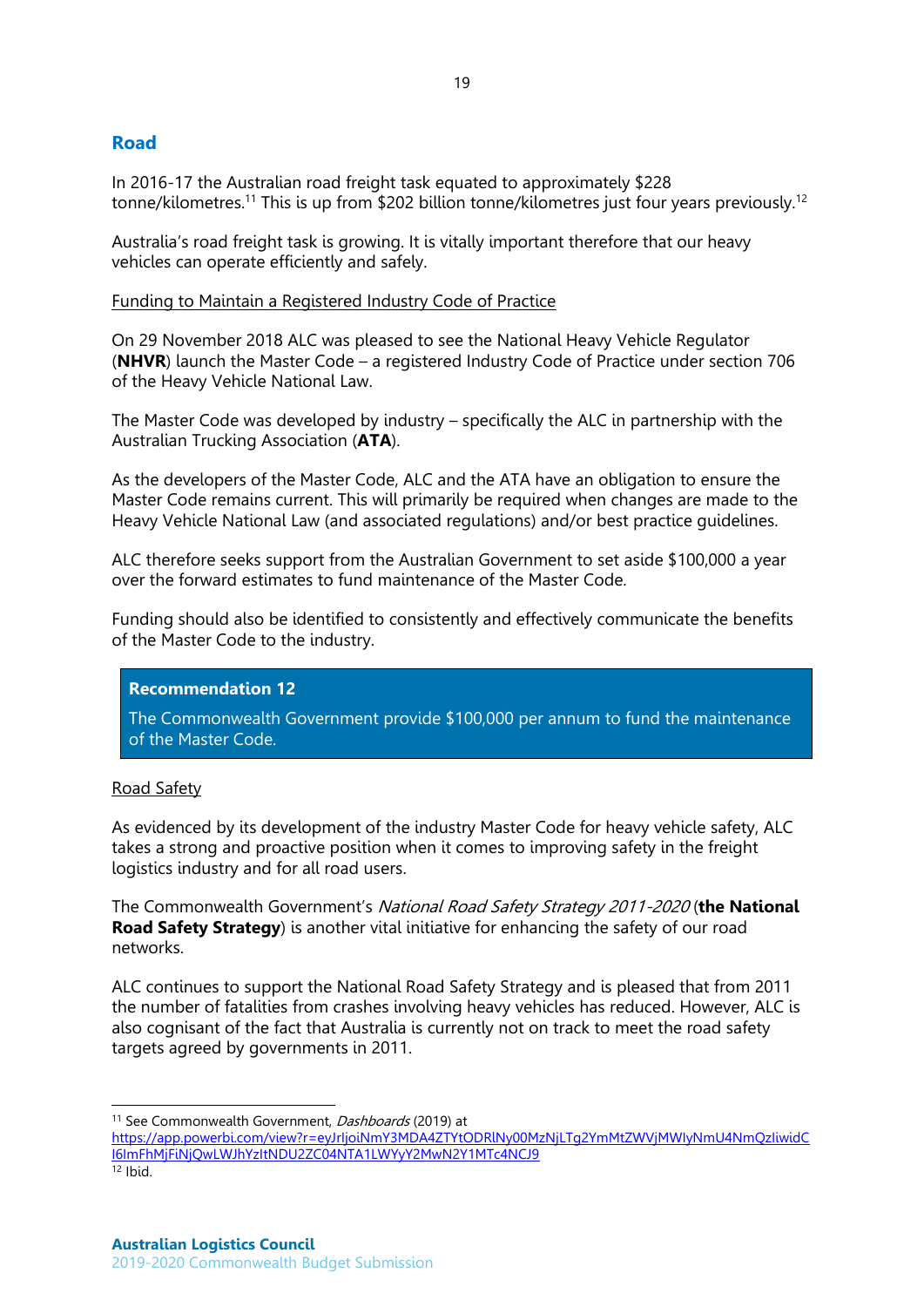In its submission to the *Inquiry into the progress under the National Road Safety Strategy* 2011-2020, completed by the Commonwealth Government in 2018, ALC recommended:

- 1. The Heavy Vehicle National Law should require heavy vehicles to carry telematics equipment.
- 2. The Heavy Vehicle National Law should require heavy vehicle operators to meet a National Operating Standard.
- 3. Recurrent funding should be available to maintain and update a Registered Industry Code of Practice registered under section 706 of the Heavy Vehicle National Law.
- 4. The National Road Safety Strategy should encourage State and Territory Governments to adopt educational programs designed to educate light vehicle drivers how to safely interact with heavy vehicles. This can be enhanced by prioritising heavy vehicle education programs in the next round of funding provide through the NHVR Heavy Vehicle Safety Initiative.
- 5. There should be a nationally consistent classification of 'serious injury' with the Bureau of Infrastructure, Transport and Regional Economics publishing the number of serious injuries from heavy vehicle crashes in their quarterly *Fatal* Heavy Vehicle Crashes Australia bulletins.<sup>13</sup>

ALC continues to support these reforms, and encourages key Commonwealth agencies to progress these reforms in 2019 and 2020.

ALC also supports investigating whether it would be feasible to establish a Federal Office of Road Safety to progress and monitor the *National Road Safety Strategy 2011-2020* (and its replacement strategies).

ALC further suggests that the National Road Safety Governance Review, announced by the Deputy Prime Minister, in October 2018 would be bolstered by including representatives from industry on the review panel.

#### **Recommendation 13**

 $\overline{a}$ 

The Commonwealth Government fund a feasibility study into establishing a Federal Office of Road Safety.

<sup>13</sup> Se[e http://www.austlogistics.com.au/wp-content/uploads/2018/03/ALC-Submission-Inquiry-into-the-progress](http://www.austlogistics.com.au/wp-content/uploads/2018/03/ALC-Submission-Inquiry-into-the-progress-under-the-National-Road-Safety-Strategy-2011-2020.pdf)[under-the-National-Road-Safety-Strategy-2011-2020.pdf](http://www.austlogistics.com.au/wp-content/uploads/2018/03/ALC-Submission-Inquiry-into-the-progress-under-the-National-Road-Safety-Strategy-2011-2020.pdf)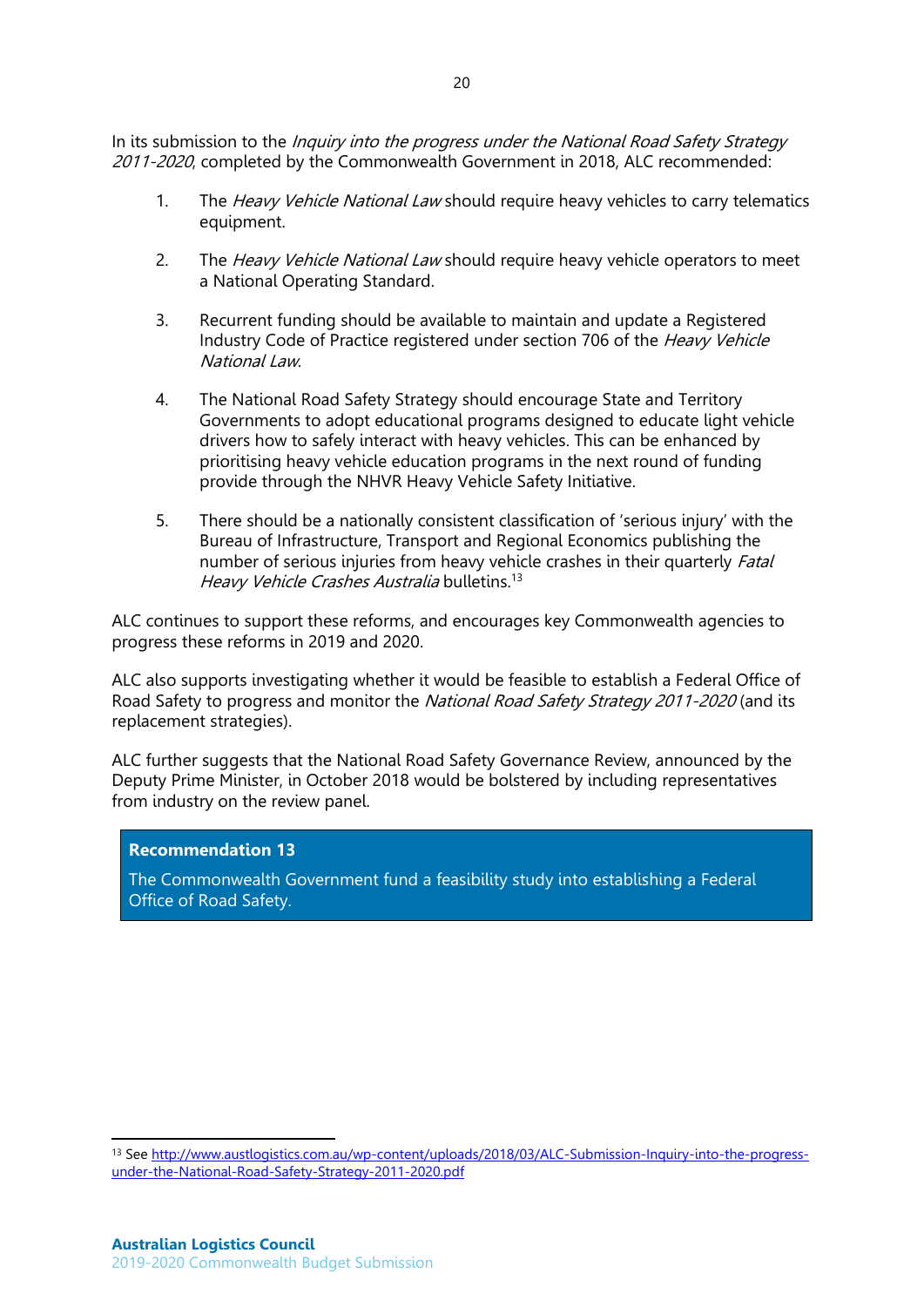#### <span id="page-21-0"></span>Heavy Vehicle Road Reform

The Inquiry Report noted that:

"Road pricing reform is a long term micro-economic reform process agreed to by the Transport and Infrastructure Council and COAG, in response to the challenge of sustainable road related revenue and other shortcomings of current road management arrangements. The reform aims to improve productivity for the heavy vehicle industry by establishing a clear link between the needs of users, the charges they pay and the services they receive."

Commonwealth Government, Inquiry into National Freight and Supply Chain Priorities (2018), 31.

On 9 November 2018, the Transport and Infrastructure Council of COAG (**TIC**) discussed the need to continue work on heavy vehicle road reform.

To advance these reforms, TIC agreed to develop a nationally consistent service level standard for roads, to categorise roads by their function and set customer-focussed service levels for each road category.

The government is seeking advice from jurisdictions on how best to implement the concept of independent price regulation, with road funding provided on the basis of a forwardlooking cost base, while considering the needs of users of less-travelled roads.

After decades of discussion, there is now greater understanding within industry and among governments than at any time previously about the importance of developing a new road pricing system capable of funding the roads of the 21<sup>st</sup> century.

National leadership is now required to move to the next stage and to bring make that system a reality.

This includes ensuring that DIRDC is sufficiently resourced to continue its work driving this important national reform – including working with industry on trials of new approaches to road pricing.

#### **Recommendation 14**

The Commonwealth Government provide funds across the forward estimates to support the development of road pricing reforms capable of implementation on a national basis

ALC further advocates that, prior to the introduction of full market road reform, the Commonwealth Government should facilitate a High Productivity Vehicle Infrastructure and Education Fund.

This fund would allow local governments/road managers to apply for funding to upgrade infrastructure or commence community education campaigns to facilitate the movement of high productivity vehicles on key freight routes.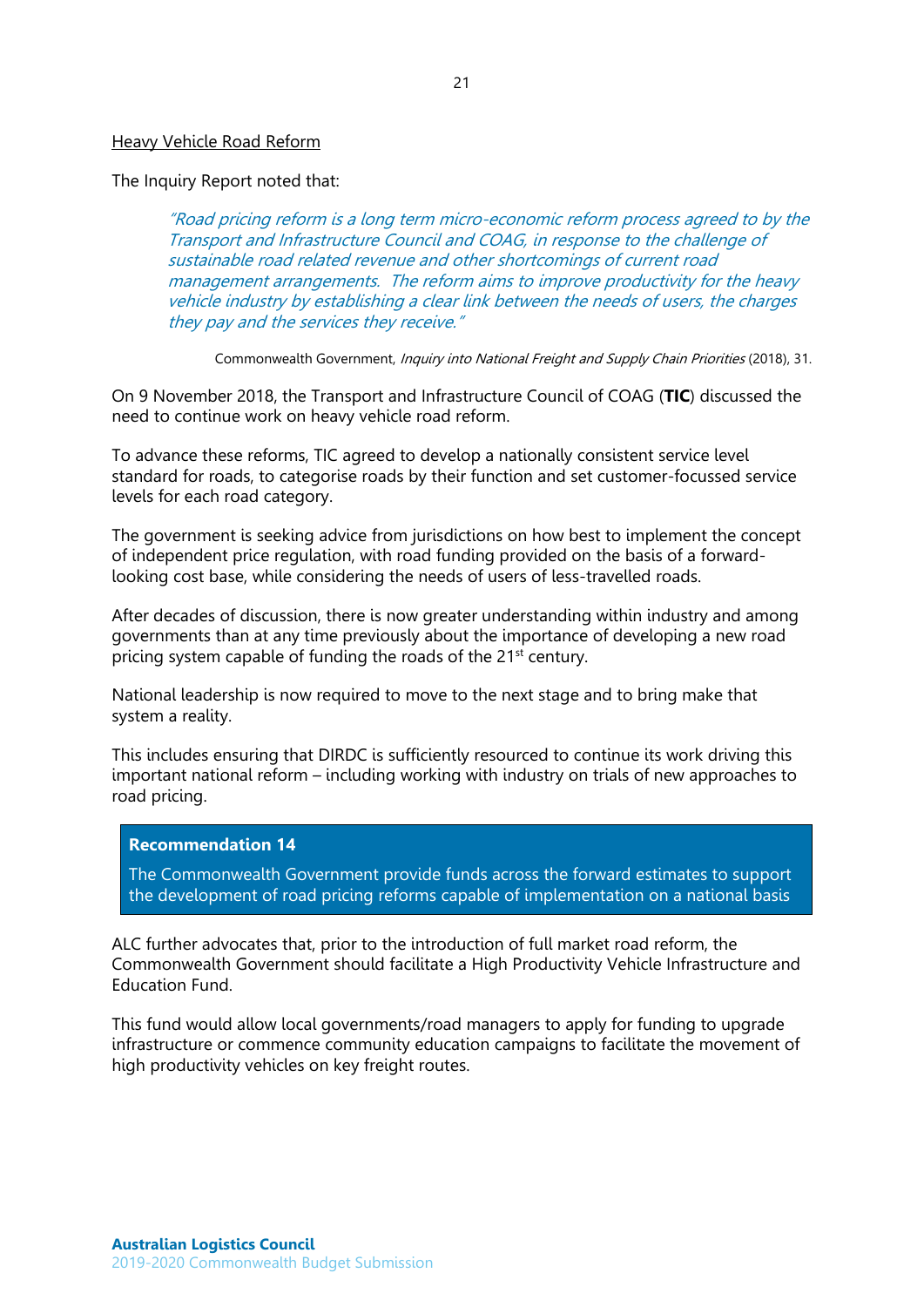#### **Recommendation 15**

The Commonwealth Government establish a High Productivity Vehicle Infrastructure and Education Fund.

#### <span id="page-22-0"></span>Heavy Vehicle National Law Review

On 21 January 2019 the Commonwealth Government released the Terms of Reference for a review of the Heavy Vehicle National Law. The review is being undertaken by the National Transport Commission (**NTC**).

Similar to our comments in this submission regarding the Office of the National Rail Safety Regulator, ALC supports the harmonisation of heavy vehicle laws and regulations across the country through the Heavy Vehicle National Law.

The review being undertaken in 2019 is a critical opportunity to enhance the way the HVNL operates and deliver further improvements to heavy vehicle safety. It is important to ensure the NTC is properly resourced to undertake the task, so that the process of industry engagement is comprehensive, and the review delivers the outcomes the industry needs.

#### **Recommendation 16**

Ensure the National Transport Commission is adequately resourced to undertake the review of the Heavy Vehicle National Law.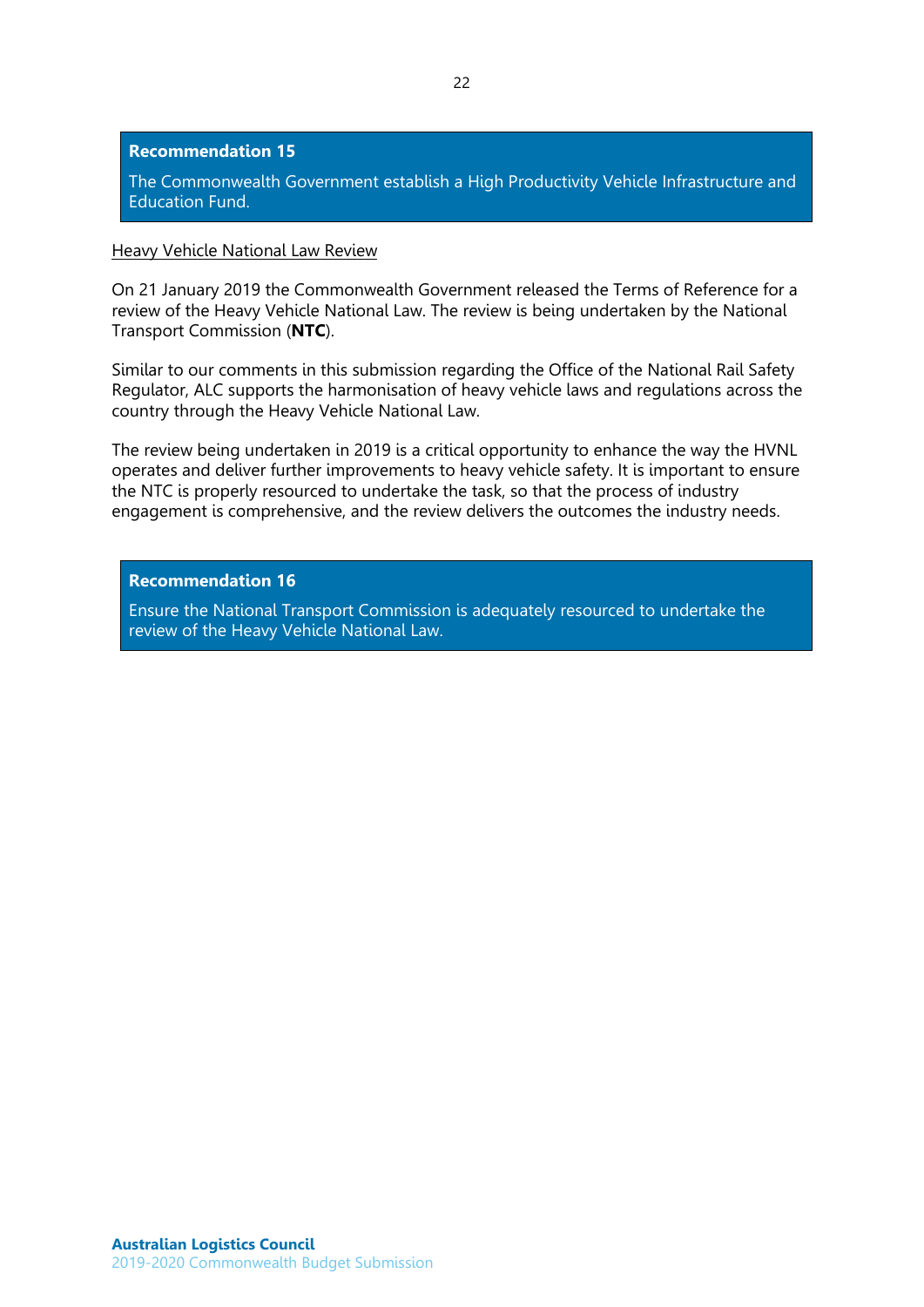# <span id="page-23-0"></span>**Technology and Data**

## <span id="page-23-1"></span>Freight Observatory

A common concern expressed by many freight logistics industry leaders is the lack of meaningful data about the performance of Australia's supply chains. This concern was echoed by the Inquiry Report, which found there was limited national data to measure and benchmark performance.

"The process of undertaking the Inquiry highlighted the lack of robust performance measurement data to benchmark Australian supply chains across states and with international competitors. The ability to understand which components of a supply chain are operating effectively, or are weak links, is critical to the task of focussing investment or reform to make effective change."

Commonwealth Government, Inquiry into National Freight and Supply Chain Priorities (2018), 31.

The lack of data is concerning as it makes it difficult for governments to prioritise investments and accurately measure the impact of new policies or infrastructure investments. Many of the impacts noted by the Inquiry Report, including urban encroachment issues, can only be completely understood once a solid evidence base is built.

Data can also help the freight industry better utilise existing infrastructure, without requiring further infrastructure development. Indeed, a key point of emphasis in the Inquiry Report is the fact Australia cannot continue to build infrastructure alone as a means of increasing productivity.

The government has taken several important steps to increase the level of data available to the freight industry. This includes funding the development of a Transport Satellite Account by the Australian Bureau of Statistics in 2018.

Building upon this, the government should provide additional funding to support the development of a Freight Observatory in the 2019-20 Budget. This Freight Observatory would be responsible for:

- Measuring outcomes in the Australian supply chain;
- Developing performance indicators relating to the Australian supply chain;
- Collecting and cataloguing data in a manner that is compatible with appropriate Global Data Standards (GDS) to facilitate interoperability; and
- Providing information about the performance of the Australian supply chain to public and private decision makers.

**Recommendation 17**

The Commonwealth Government fund development of a Freight Observatory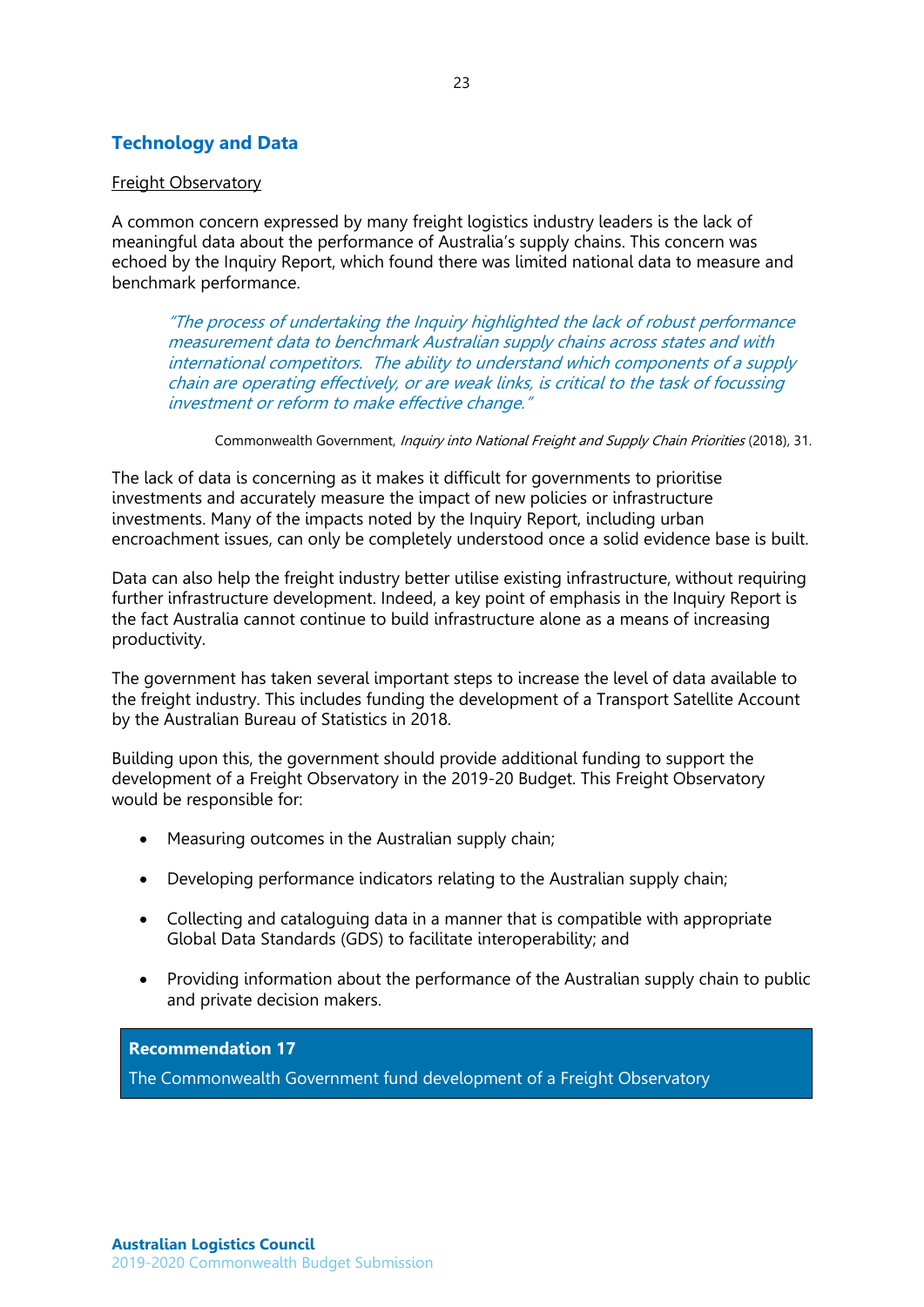# <span id="page-24-0"></span>Road Freight Telematics Data Project

ALC members have been cooperating with the Bureau for Infrastructure, Transport and Regional Economics (**BITRE**) and the Australian Bureau of Statistics (**ABS**) since 2016 on the Road Freight Telematics Data Project (**the Project**).

The Project is designed to develop experimental indicators for:

- Congested freight-significant network locations;
- Average travel speed of freight vehicles;
- Routes taken by freight vehicles;
- Origin and destination of freight vehicle movements; and
- Freight vehicle stop locations and durations.

The intention is to identify congested networks, key freight routes and average travel speed and travel times on key freight routes. Other outputs developed would include where, when and for how long freight vehicles are stopping and the amount of road freight activity.

The Project could also be used to define the most underserved routes for heavy vehicle rest areas – with BITRE publishing an annual list of the top 10 underserved routes.

ALC believes the Road Freight Telematics Data Collection Project is a worthwhile program that should be supported by the Commonwealth Government.

## **Recommendation 18**

The Commonwealth Government fund the Bureau for Infrastructure, Transport and Regional Economics to complete the Road Freight Telematics Data Project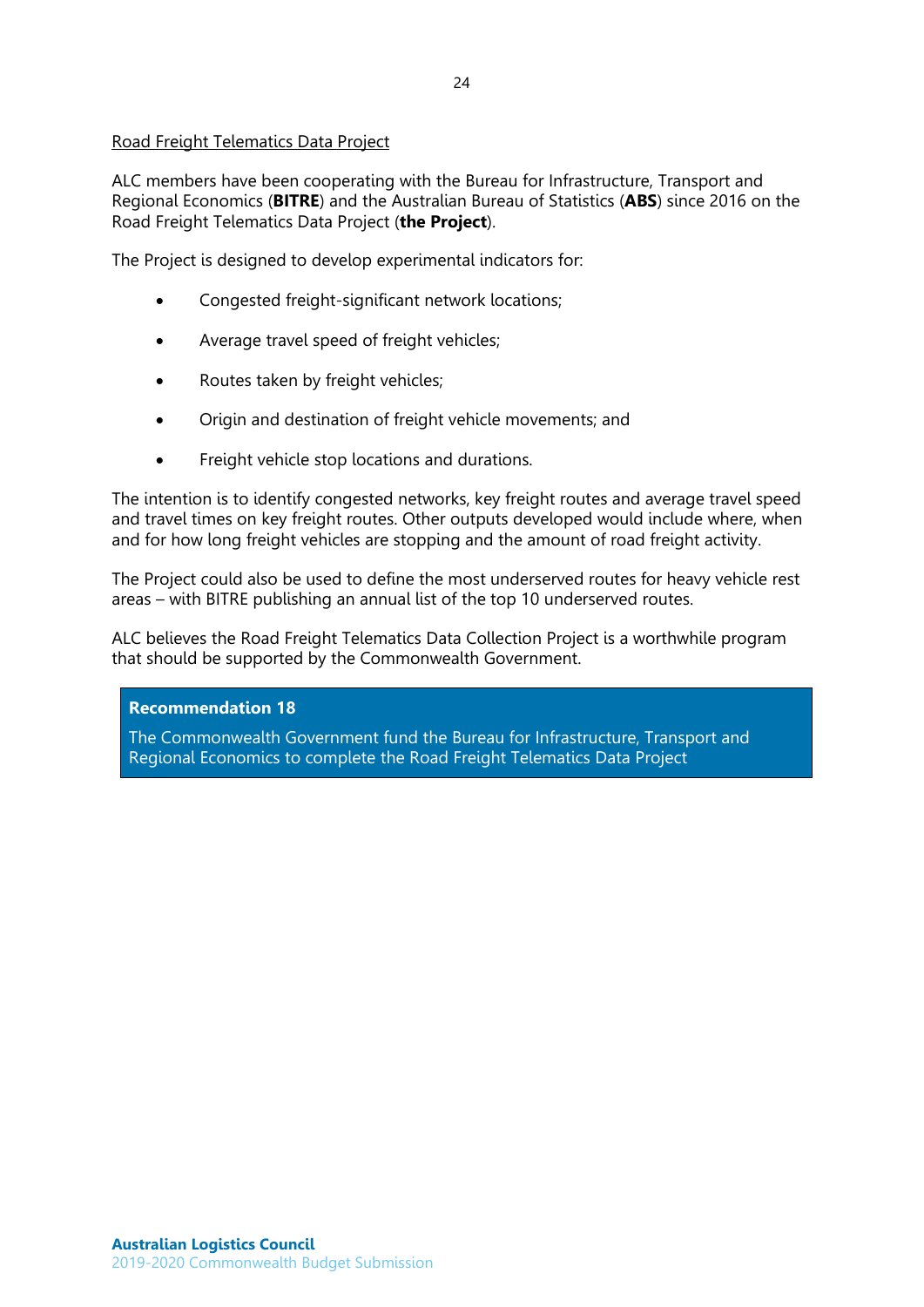# <span id="page-25-0"></span>**Communicating the Importance Freight**

The freight industry is concerned there is a lack of education and communication about the importance of freight.

Everything we eat, everything we wear and the products we use every day are delivered by freight operators.

The Inquiry Report noted that:

"There needs to be a social licence for freight, and education and expectations that freight is a valued system contributing to community well-being and prosperity. Governments and industry need to collaborate for this to be realised.

Training and education courses must also teach matters relevant to freight related supply chains to ensure that future decision makers understand the implications of their decisions in future careers."

Commonwealth Government, *Inquiry into National Freight and Supply Chain Priorities* (2018), 8.

In the 2019-20 Budget, the government should fund:

- A 'value of freight' web resource that can be used by industry and governments to highlight the contribution that the freight logistics industry makes to the Australian economy – and its impact on the everyday lives of Australians (possibly delivered by a partnership between DIRDC and peak industry bodies); and
- The development of curricula that comprise freight related topics for inclusion in relevant tertiary courses, such as planning, transport and environmental courses – helping to raise the profile of freight issues among the next generation of planners and decision-makers.

# **Recommendation 19**

The Commonwealth Government fund initiatives, including developing freight related curricula, to communicate the importance of freight to the community and policy-makers